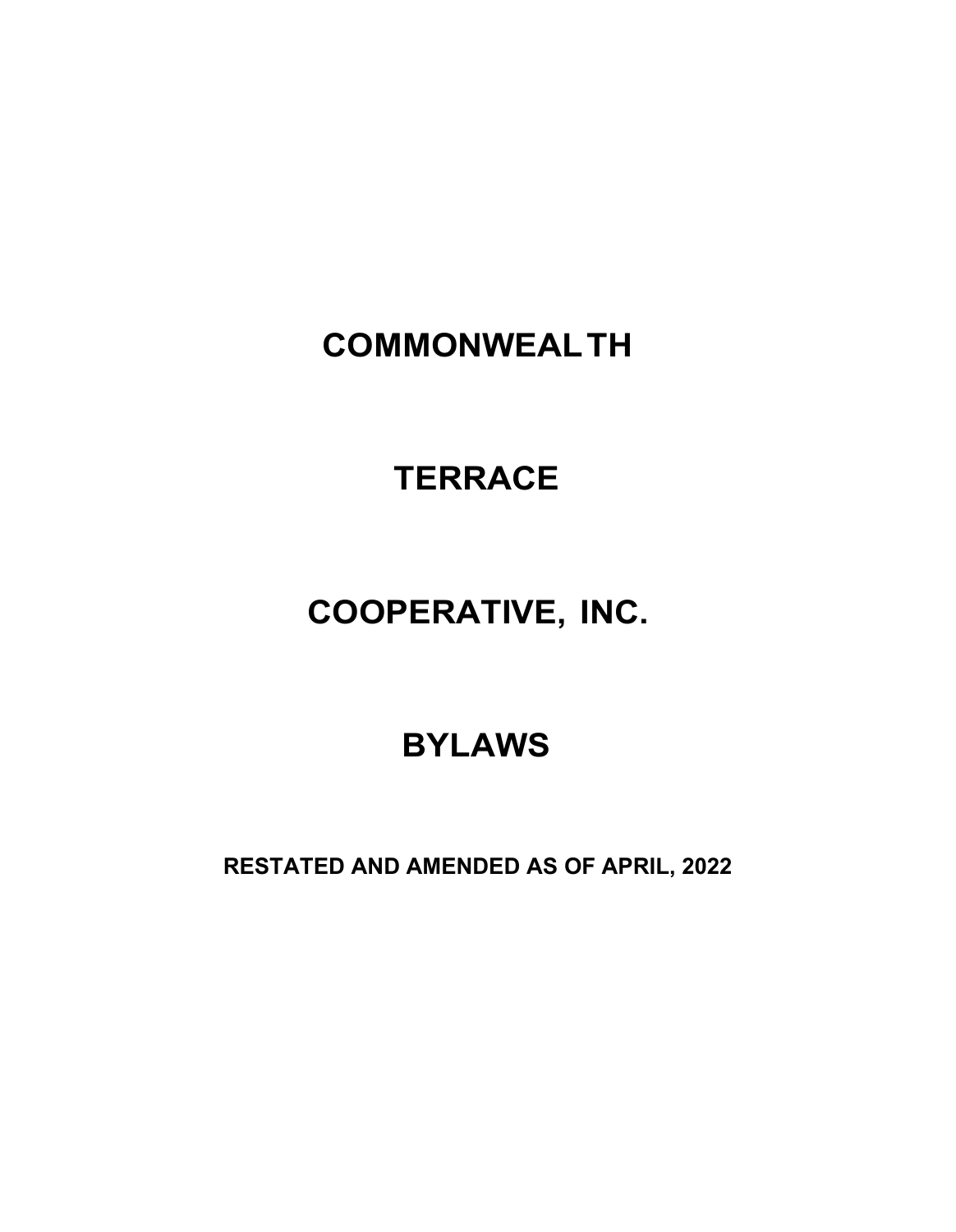## TABLE OF CONTENTS

| Section 3: Member Benefits, Participation Requirements and Ward Representatives2 |
|----------------------------------------------------------------------------------|
|                                                                                  |
|                                                                                  |
|                                                                                  |
|                                                                                  |
|                                                                                  |
|                                                                                  |
|                                                                                  |
|                                                                                  |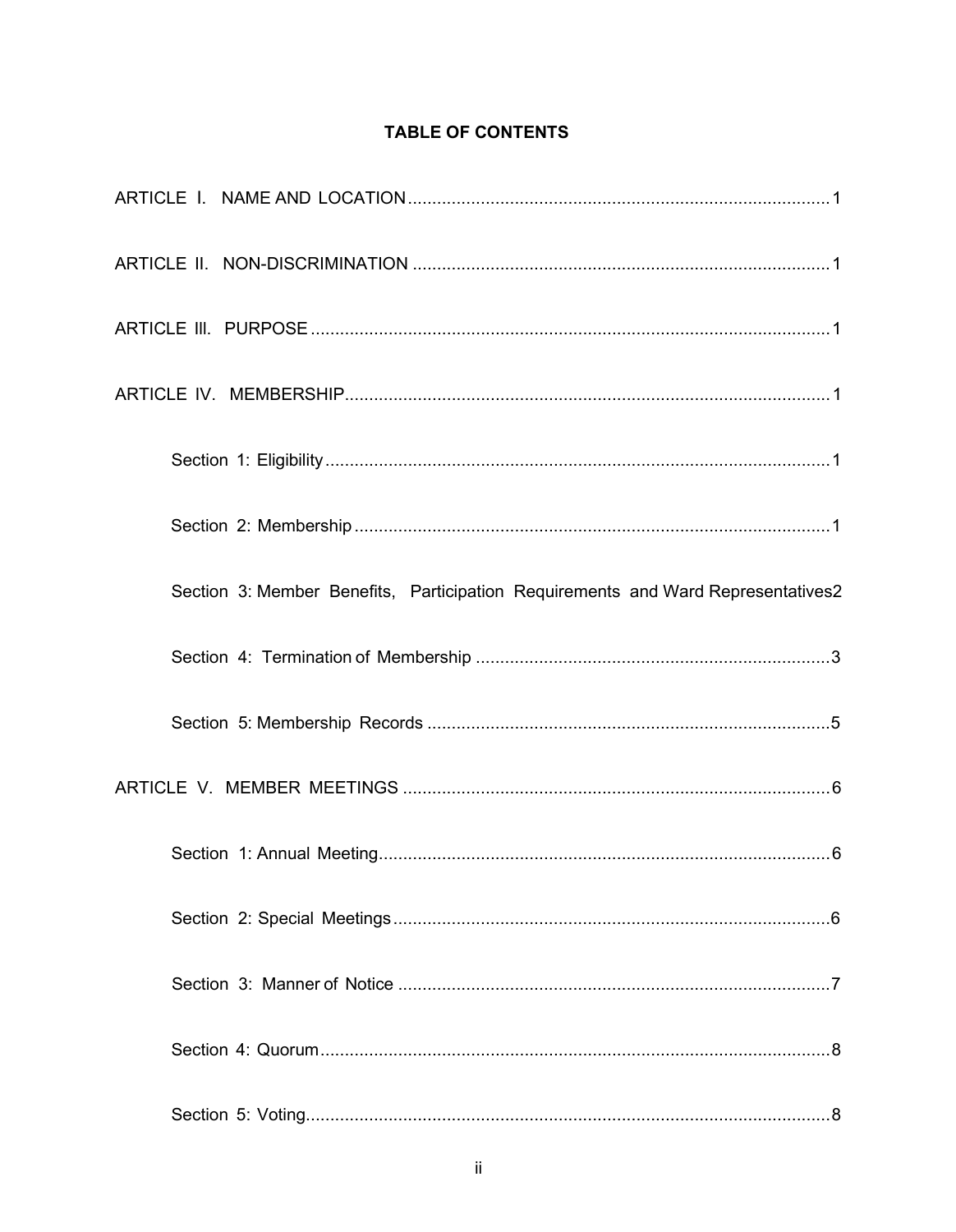| Section 3: Nomination, Election, Term of Office and Replacement Directors  11 |
|-------------------------------------------------------------------------------|
|                                                                               |
|                                                                               |
|                                                                               |
|                                                                               |
|                                                                               |
|                                                                               |
|                                                                               |
|                                                                               |
|                                                                               |
|                                                                               |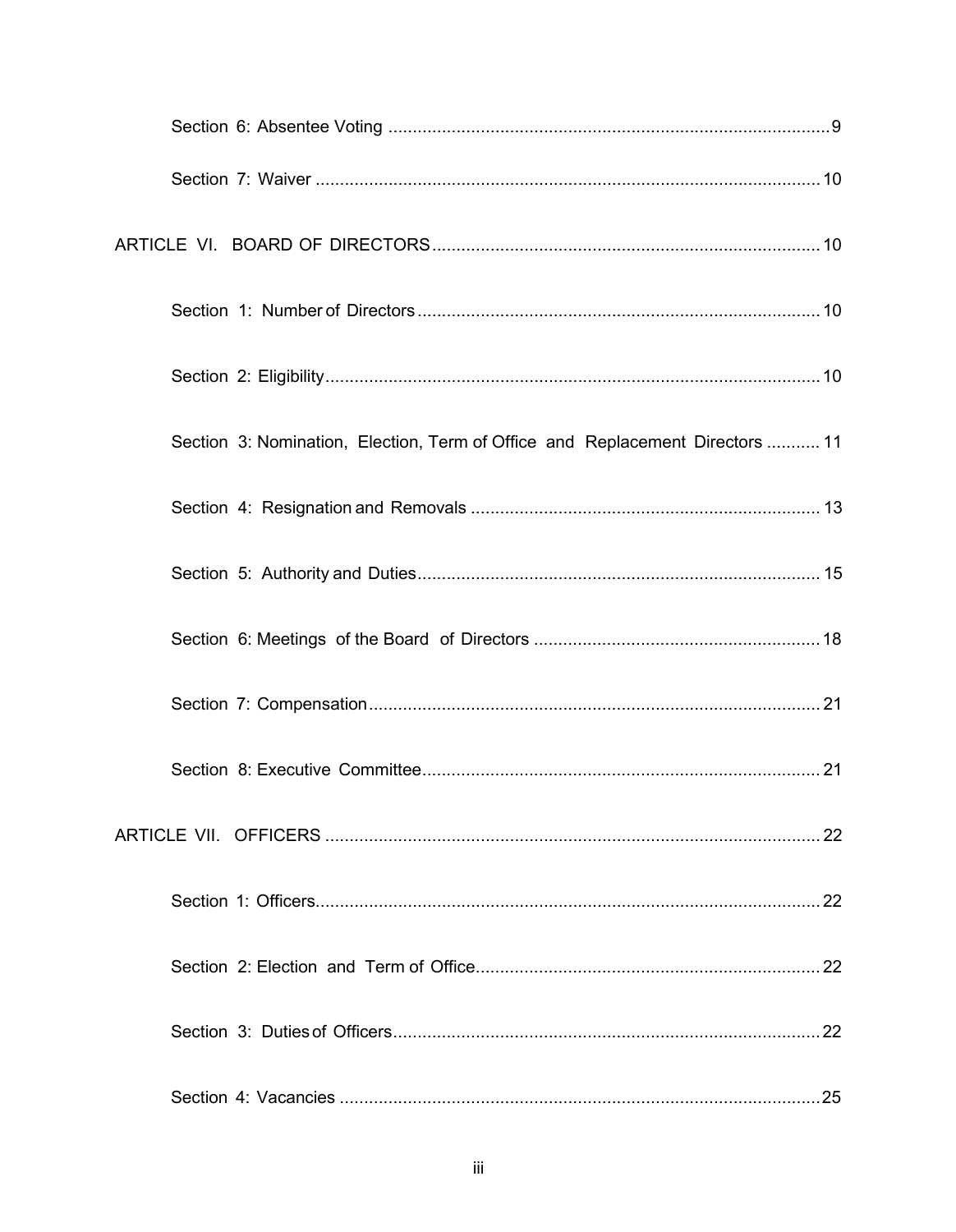| Section 1: Authorization for Committees and Standing Committee  26 |  |
|--------------------------------------------------------------------|--|
|                                                                    |  |
| Section 3: Committee Meetings, Participation, and Organization27   |  |
|                                                                    |  |
|                                                                    |  |
|                                                                    |  |
|                                                                    |  |
|                                                                    |  |
|                                                                    |  |
|                                                                    |  |
|                                                                    |  |
|                                                                    |  |
|                                                                    |  |
|                                                                    |  |
|                                                                    |  |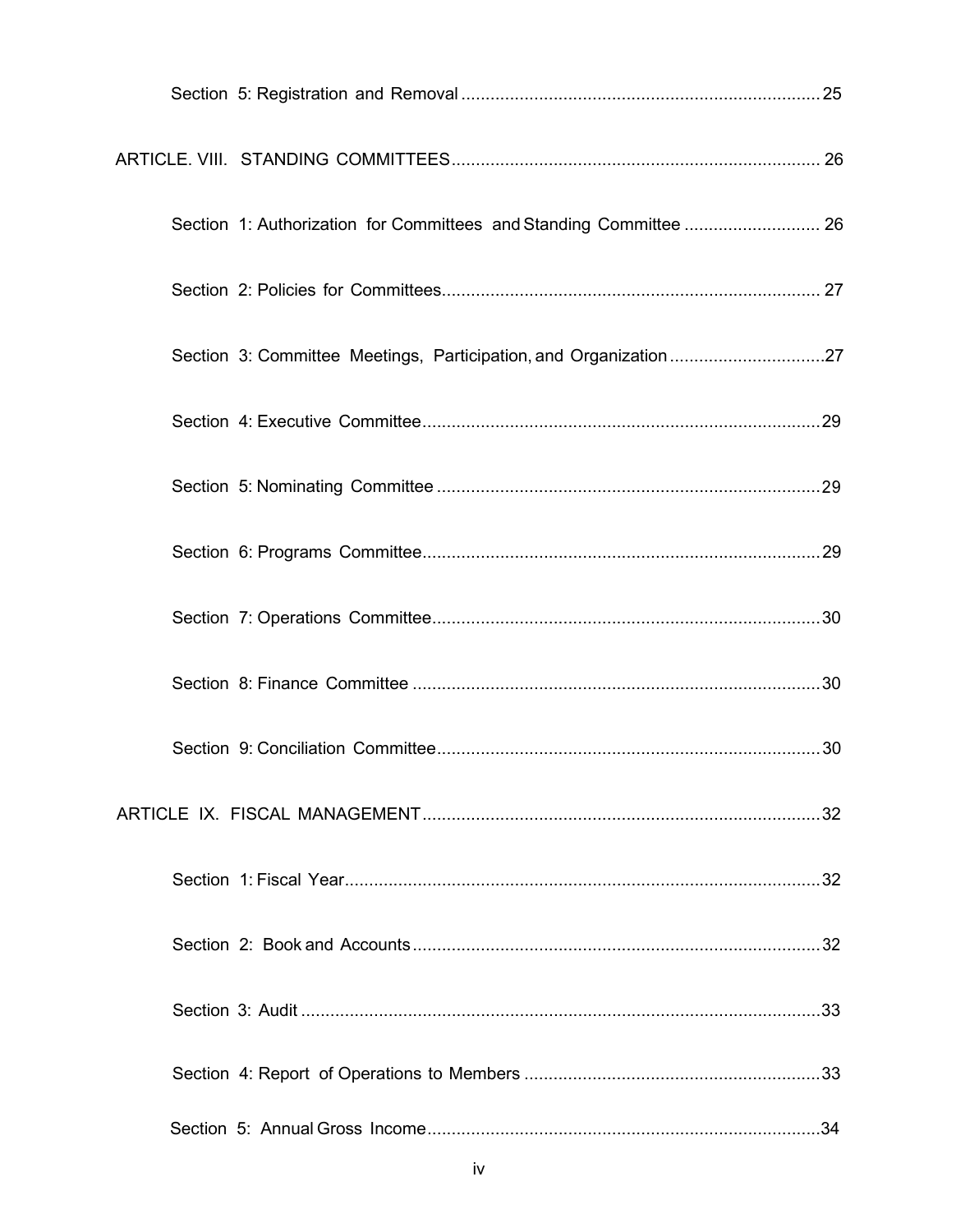| ARTICLE XI. DEFINITIONS, INTERPRETATIONS, AND MISCELLANEOUS 37 |  |
|----------------------------------------------------------------|--|
|                                                                |  |
|                                                                |  |
|                                                                |  |
|                                                                |  |
|                                                                |  |
|                                                                |  |
|                                                                |  |
|                                                                |  |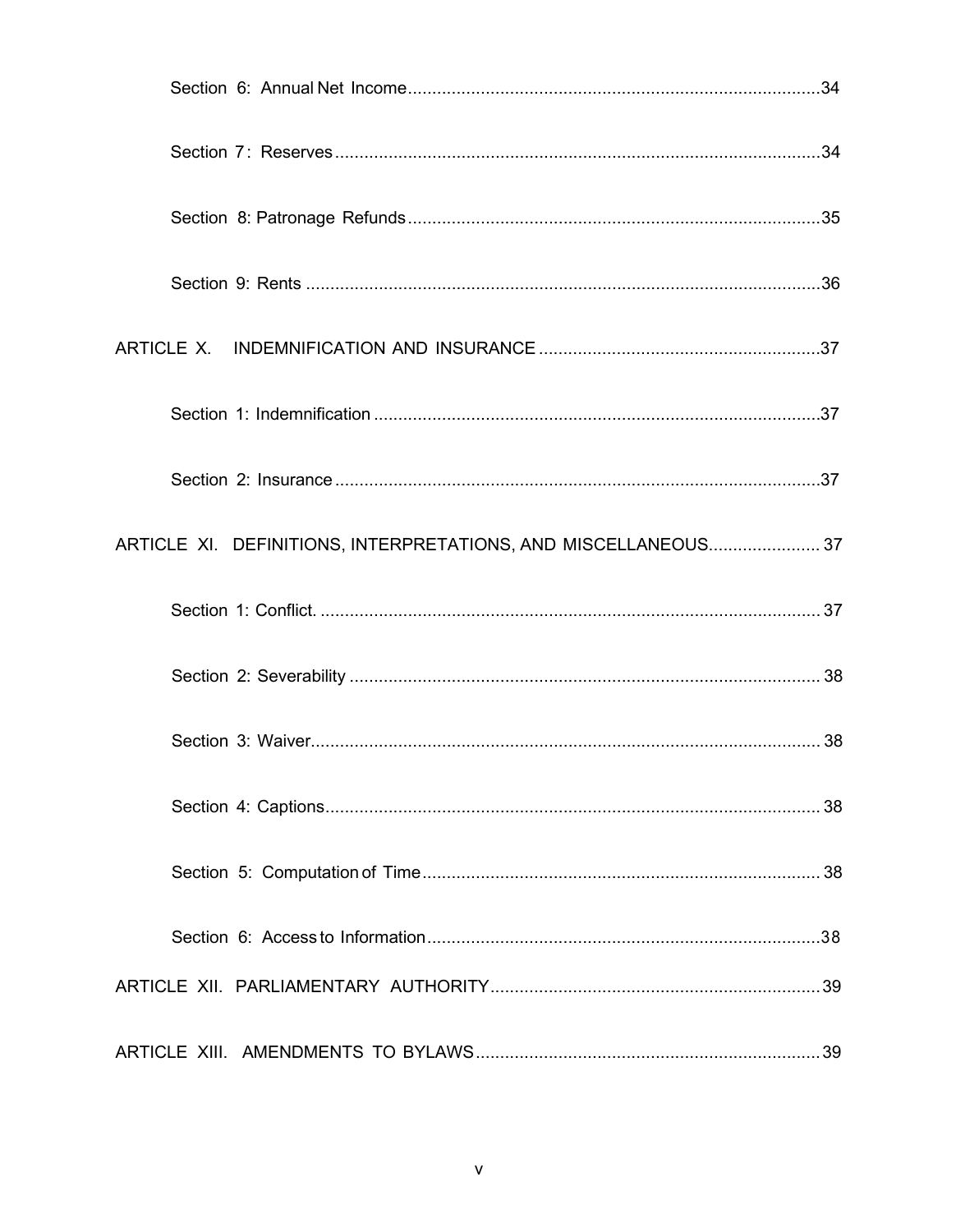## **ARTICLE I. NAME AND LOCATION**

The name of this association is the Commonwealth Terrace Cooperative, Inc., and its registered office and principal place of business is located at 1250 Fifield Avenue, St. Paul, Ramsey, County, Minnesota 55108.

### **ARTICLE II. NON-DISCRIMINATION**

CTC shall not, in any manner, discriminate against any resident or member on the basis of race, color, creed, religion, disability, sex, marital status, familial status, status with respect to receipt of public assistance, sexual orientation, national origin, ancestry, age or membership in any other protected class under federal, state or local law.

## **ARTICLE Ill. PURPOSE**

The purpose of CTC is to provide low-rent family housing on a cooperative basis to students registered at the University of Minnesota, to obtain and maintain any property and facilities needed for providing such housing, andto provide any other related services and programs for the benefit of members. CTC shall conduct its affairs on a democratic and non-profit basis with the goals of providing affordable housing, membership and participation activities and programs, and an educational experience and opportunity for members.

## **ARTICLE IV. MEMBERSHIP**

#### **Section 1: Eligibility**

Any person shall be eligible for membership provided that and only so long as that person or his or her spouse, domestic partner or roommate is a student enrolled at the University of Minnesota, signs the Lease, and leases and resides in a dwelling unit managed by CTC.

## **Section 2: Membership**

Membership is open to all resident households who make an application to the Cooperative, and pay the current membership fee set by the Board of Directors, and are recorded as a member on the membership records. The Board of Directors may change the membership fee from time to time. The membership fee is, upon approval and recording of the application for membership,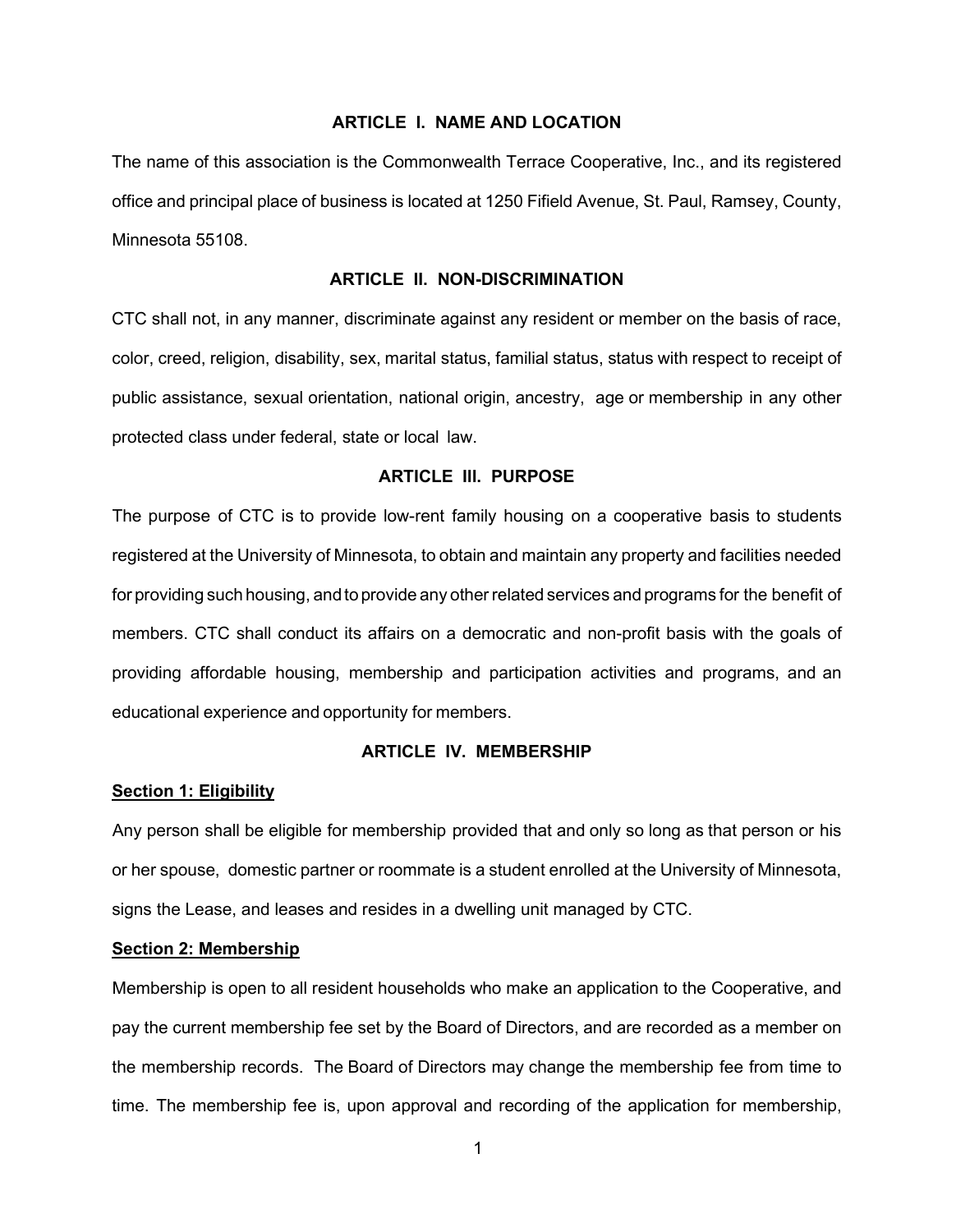nonrefundable. The process for handling applications and membership processing and records may be delegated by the Board or Directors to the Cooperative Management office staff. By applying for membership, and accepting the benefit of membership rent, each member agrees to comply with the requirements and provisions set forth in these Bylaws, the Lease, the Resident Handbook and any other rule or resolution of the Board of Directors.

#### **Section 3: Member Benefits, Participation Requirements, Ward Representatives**

A member who has been recorded as a member by the Cooperative shall be entitled to vote on any matter brought before the members for action under the Articles of Incorporation or these Bylaws. There shall only be one vote per household. The Board of Directors has the power to set, and change from time to time, member benefits and member requirements. Benefits may be subject to conditions or requirements including, but not limited to completion of a waiting period, participation in CTC activities, attendance at CTC meetings, mandatory participation and contribution to projects or work that result in cost savings to CTC and continued compliance with the CTC Lease, Resident Handbook, these Bylaws and other rules and regulations of the Board. Member benefits may be in the form of a preferred member rent, (avoidance of the corresponding non-member fee) participation in CTC activities at subsidized or reduced fees, educational and participation opportunities such as serving as a Ward Representative, a member of the Board of Directors, or Committee member. Any reduced or preferred rent given to members shall be set by the Board with due regard for the fiscal needs and annual budgeting process of CTC. The budget process is initiated by the Executive Director, in consultation with the University, with review by the Finance Committee and then submitted to the Board for approval. The Board of Directors may increase, reduce, or modify the benefits of membership, including any preferred member rent and the related non-member fee upon one calendar month notice to members. The preferred or reduced member rent shall be determined on a per unit basis. No greater, or lesser, rent reduction or preferred rent shall be offered to households where more than one adult has participated in CTC activities. The level of mandatory participation in CTC activities, and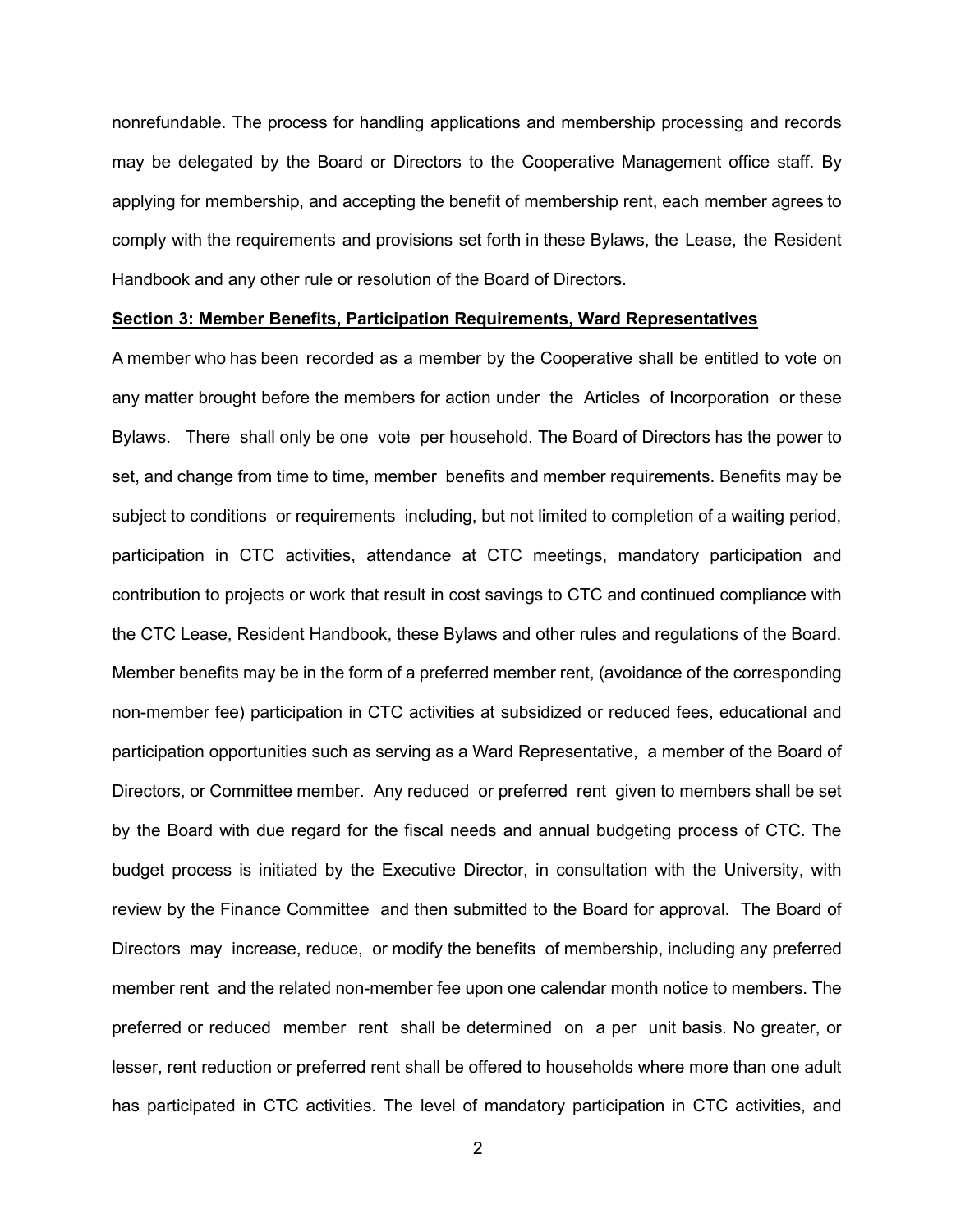required participation in activities that will save CTC costs, shall be set by the Board of Directors on a per unit basis.

As of April 2022, member requirements are as follows:

- Attend in person or to submit an absentee ballot if absentee ballots are permitted in the meeting notice for the annual meeting of CTC where elections occur and CTC business takes place.
- Participate in two events to assist with fall and spring clean-up.
- Perform such laundry duties as are assigned in the member's Ward. (Members serving as Ward Representatives, or serving as a member on a Standing Committee, are exempt from performing laundry duties for the period of their Ward representation or Committee service).
- All members must live in a Ward that has elected, or otherwise chosen, a Ward Representative that is performing the necessary duties of Ward Representative.

The Ward Representative assists in the coordination and assignment of laundry duties and other communication responsibilities between the Ward and the CTC Board of Directors and management office. The position of Ward Representative may be filled from volunteers who will be solicited each year to correspond with the time of the spring clean-up event. If more than one volunteer seeks the Ward Representative position, the members in each Ward are responsible for holding an election to name a Ward Representative.

## **Section 4: Termination of Membership and Suspension of Member Benefits**

The Board of Directors may also terminate membership for cause. A member's unexcused failure to perform membership duties is cause for his/her membership to be revoked. The Board of Directors shall be entitled to rely upon information or reports provided to it from the management office regarding the performance of member duties for purposes of denying or revoking membership privileges. Any household with a person who knowingly, intentionally, materially, or repeatedly violates a provision of these Bylaws, the Lease, the Resident Handbook or other rule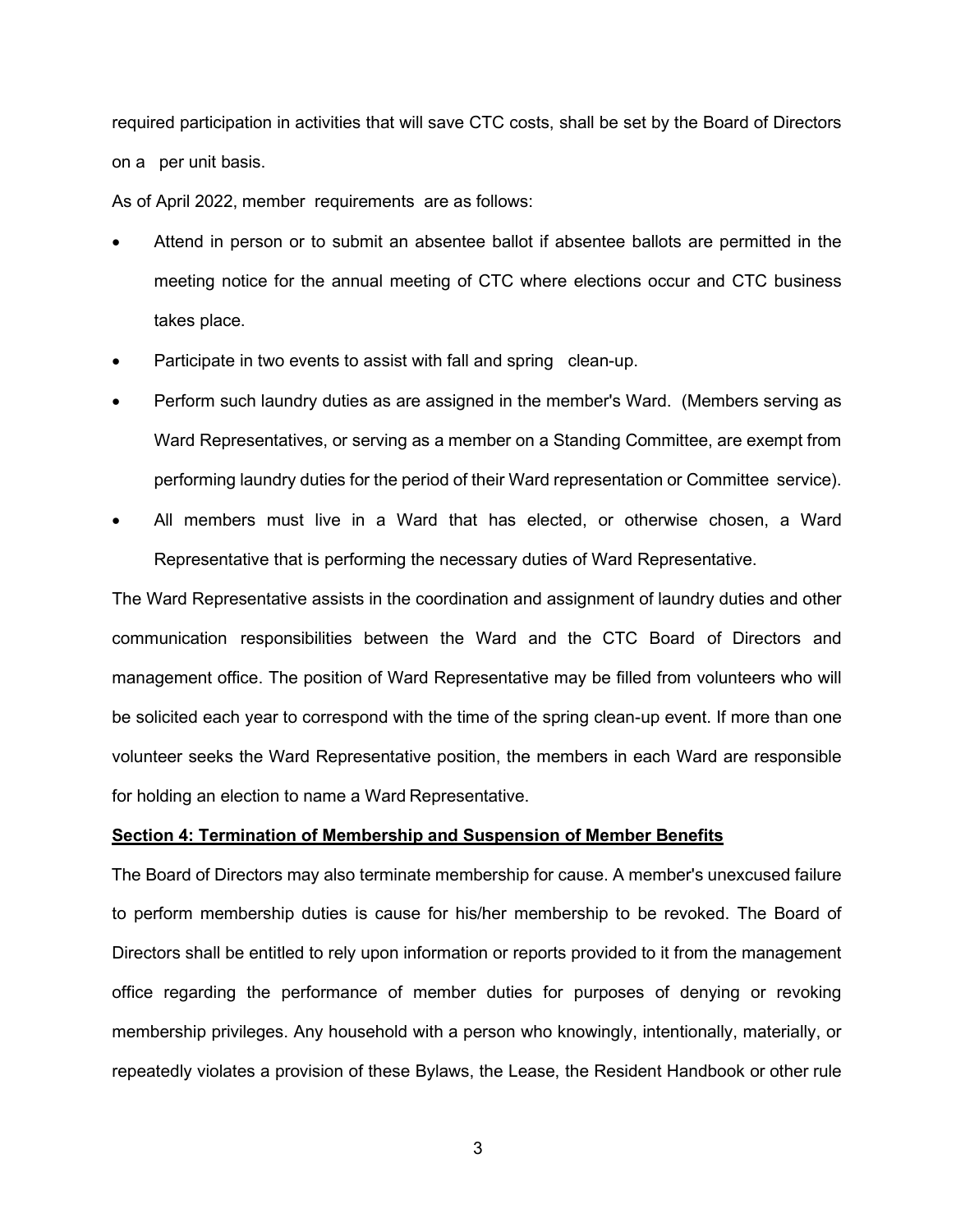or resolution of the Board of Directors may have membership, and all membership rights and privileges for that household, terminated by action of the Board of Directors. Termination of the Lease by CTC management, court order, or operation of law shall also terminate membership. The Board of Directors may, by resolution, authorize the Cooperative Management office to assess and charge the non-member fee to any resident household that fails to timely pay rent and charges owed under the Lease. The Cooperative may condition the benefit of any member receiving the preferred member rent on the member's household timely paying rent and other financial obligations. The Board of Directors shall not be required to formally revoke membership privileges and rights before the Management office may begin to charge the non-member fee to members that are not in financial good standing with the Co-op or have otherwise failed to participate in mandatory member requirements. The Board may delegate to Cooperative Management staff a standing direction to monitor resident compliance with financial obligations, timely payment of rent, and participation in the required member activities and, if a member fails to fulfill these duties, and remain in good standing, to authorize the Management office to give residents 30-day notice that a member is not in good standing or has not fulfilled membership requirements and that the member's privilege to pay the member rent shown on the lease will be subject to the immediate assessment of the non-member fee in addition to the member rent stated on the lease. The Board may authorize and direct management staff to suspend membership privileges, in terms of paying the preferred member rent, and to charge the Non-member fee without requiring the Board to move forward to fully terminate to take additional steps to terminate membership. Upon a resumption of fulfilling member obligations, or financial good standing, and meeting such terms as conditions as the Board working with staff may determine is appropriate, the suspension of membership privileges and the assessment of the non-member fee may end. The Board of Directors shall have the right to set conditions for continued membership and participation, including those conditions and requirements for a member to request that participation in a mandatory meeting or event be excused. A resident household can be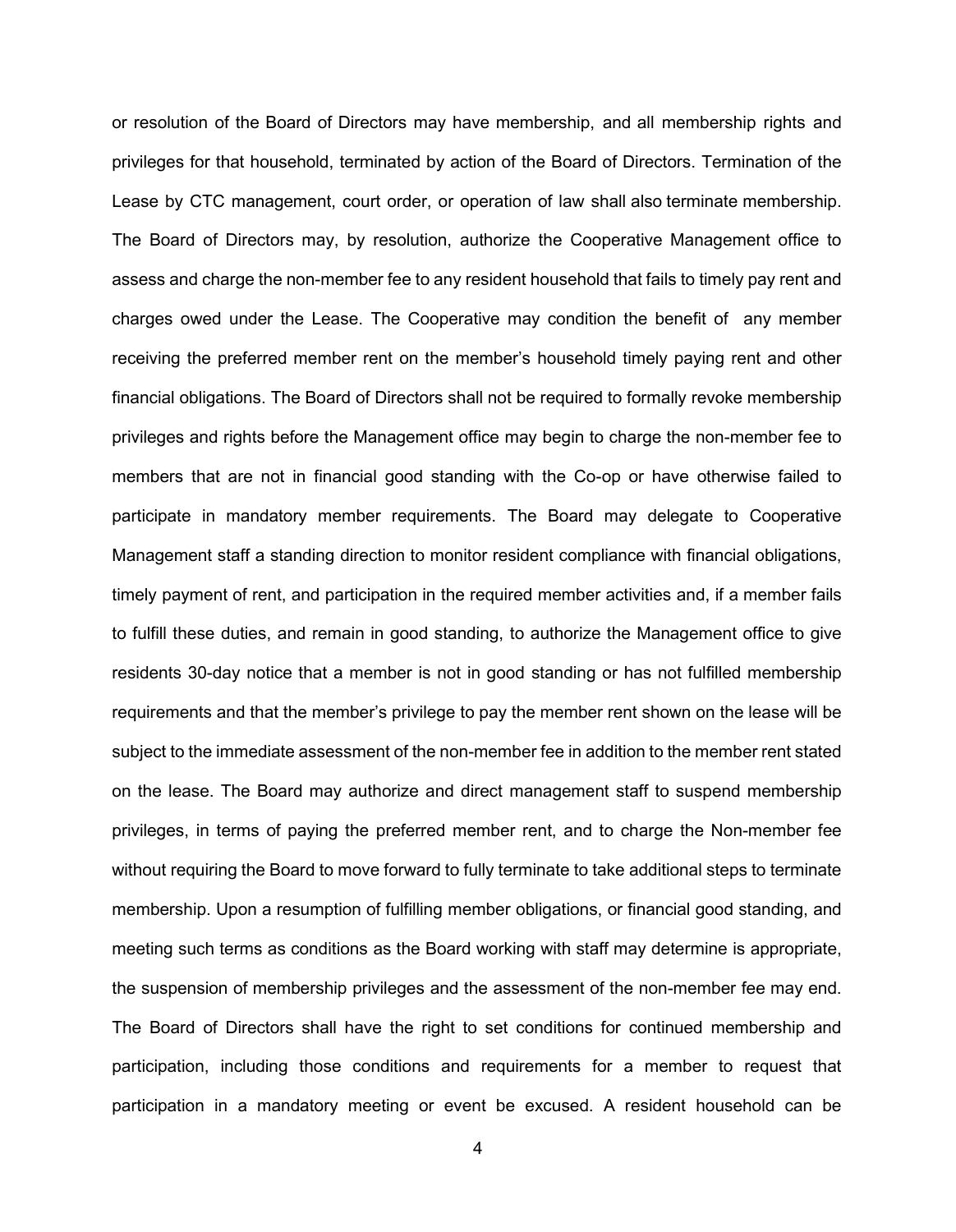terminated from membership, the Board of Directors for failure to comply with the terms and conditions of membership, as determined by the Board of Directors from time to time. Notice of membership termination and the resulting imposition of the non-member fee can take place by action of the Board of Directors on one calendar months' notice to the resident household. Board action to cancel membership, and the resulting revocation of membership benefits, shall be accomplished by the Board of Directors giving notice to the CTC officer, or other person maintaining membership records in the business office of the cooperative, with the resulting change in rents taking place within one calendar month after notice of termination is given to the member. There shall be no right of appeal, contest, or challenge of any action to terminate membership by the Board of Directors. Residents may re-apply for membership within such period of time as may be set by the Board of Directors from time to time, to reconsider applications for terminated members.

#### **Section 5: Membership Records**

Records of membership applications, payment of membership fees, approval or rejection of membership applications, and membership completion of any required activities, contributions to cost reducing actions or services, or other mandatory participation in the activities or business of CTC, shall be maintained in the CTC business office. Membership records shall contain the following information for each member:

A. The name or names of each member and their CTC address;

B. The date such membership application was recorded by the Cooperative;

C. The amount paid for any membership fee and the date of receipt of the payment;

D. In the case of any joint ownership, the addition or deletion of any member who becomes or ceases to become a member by reason of moving into or out of CTC or being terminated from membership;

E. The date or dates of suspension of any membership privileges, including the date that the non-member fee surcharge is imposed to the date of resumption of membership privileges if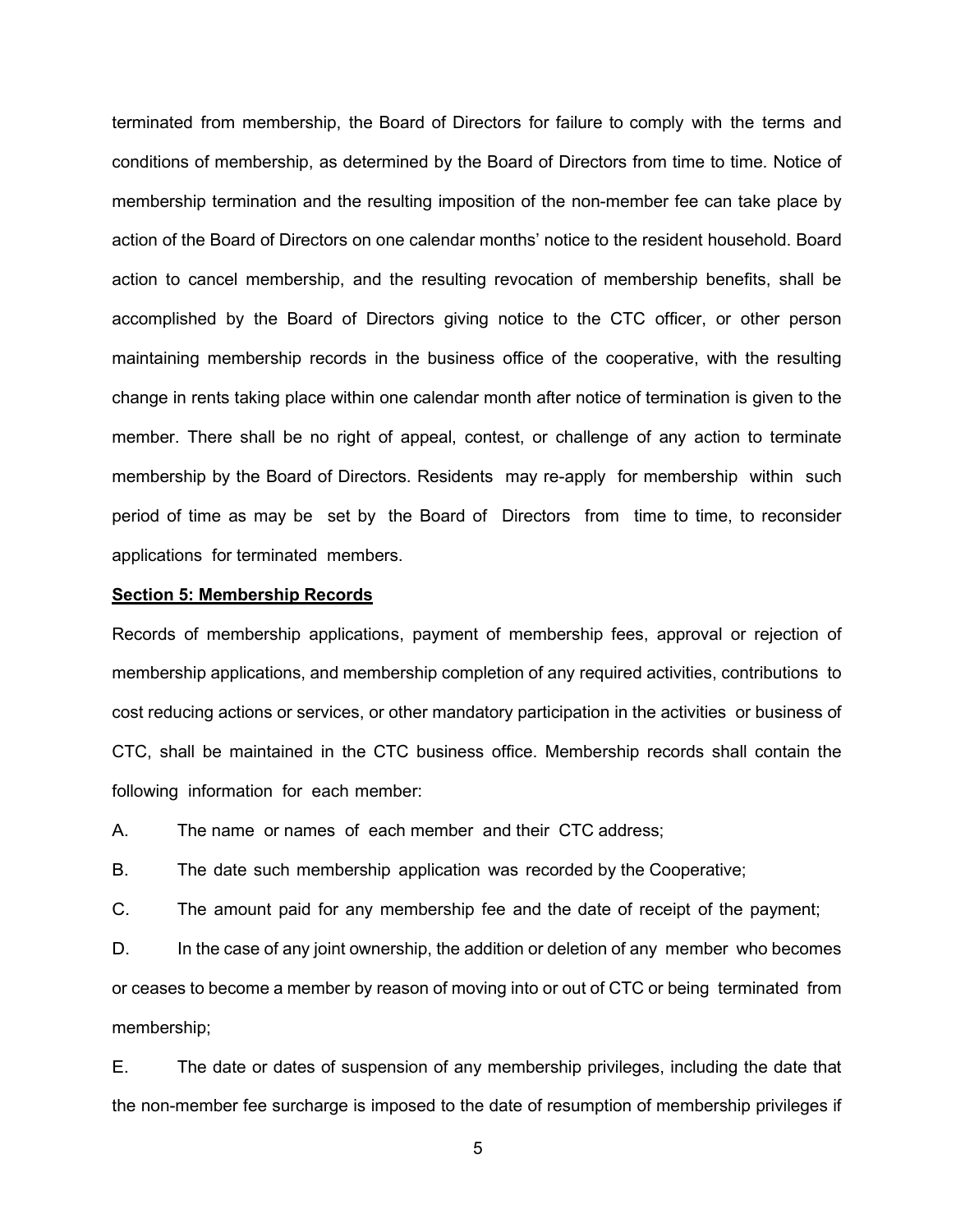applicable of termination of any membership interest; and

F. Such additional information, if any, that the Board of Directors requires to be maintained or logged regarding membership participation or completion of required activities.

The task of maintaining membership records may be delegated to the Cooperative Management office subject to the supervision of the Chair and Secretary or such other officers or representatives of the Board as may be approved by the Board.

## **ARTICLE V. MEMBER MEETINGS**

#### **Section 1: Annual Meeting**

A. There will be one annual meeting each year for purpose of conducting business and elections. This meeting shall include a presentation from the Board of Directors to the members concerning the business and operations of CTC during the preceding fiscal year including information on the financial condition of CTC. The annual meeting shall include a presentation or submission from the Nominating Committee about persons seeking to be elected as Board members for the then open term of office. Board elections shall be conducted at the annual meeting.

B. The annual meeting of CTC shall generally occur in the spring and shall take place at such location conveniently located within the Minneapolis/St. Paul metropolitan area for purposes of holding elections and conducting business.

C. The Secretary shall give written notice of the annual meeting of the members to each member in the manner outlined in Section 3 of this Article. The notice shall state the date, time, and place of the annual meeting and shall set forth any proposed action where specific notice of such action is required in these Bylaws. If authorized by the Board of Directors, the notice will include any information about absentee voting and, if authorized, shall include the form of any absentee ballot.

#### **Section 2: Special Meetings**

Special meetings of the members may be called by a majority vote of the directors or upon the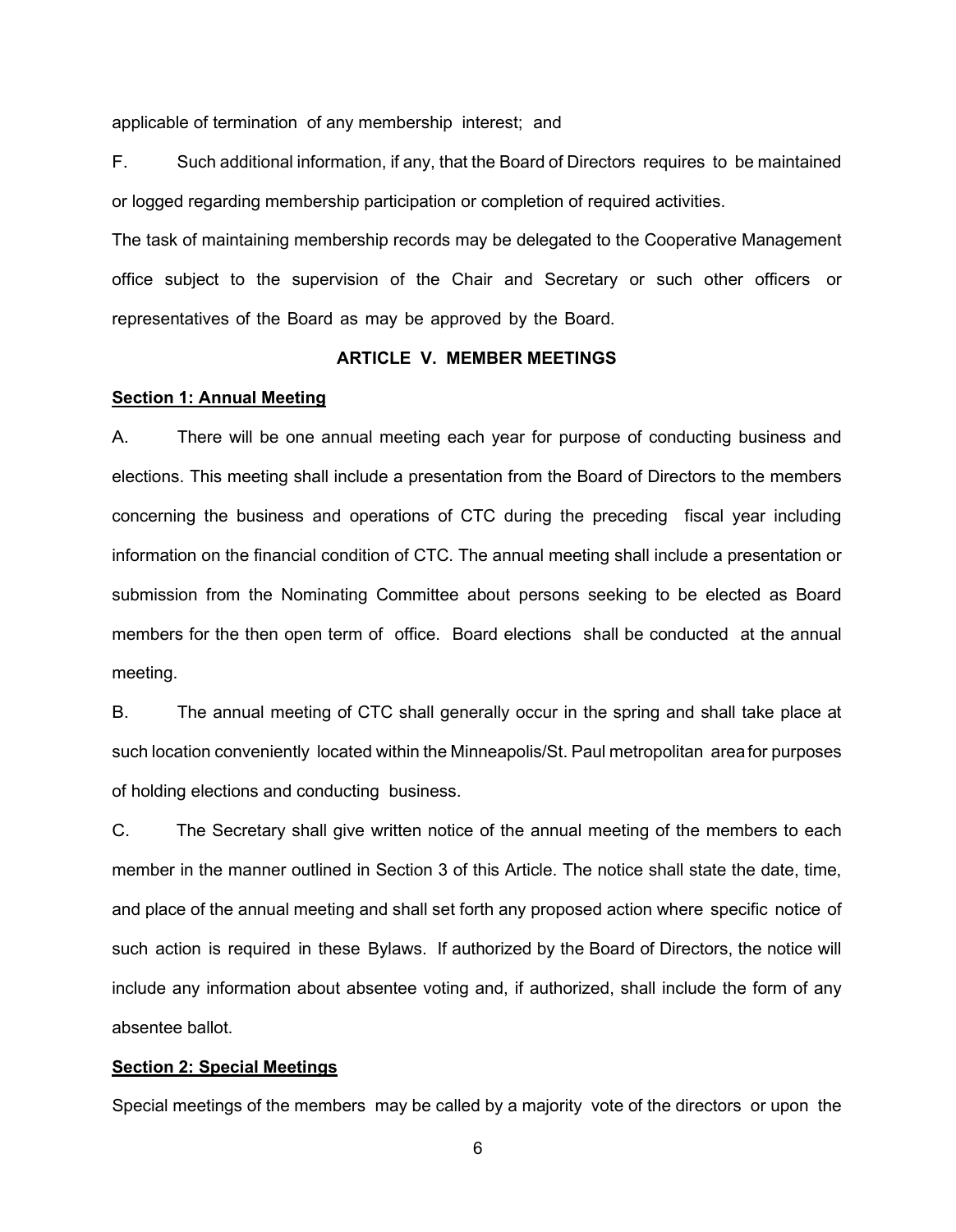written petition of at least twenty percent (20%) of the members, or upon receipt of a written request by the University of Minnesota. A special meeting of the members may be called any time and shall be held at any place where an annual meeting could be held. It shall be the duty of the Chair to cause written notice of the special meeting to be given to each member in the manner provided in these Bylaws. In the event the Chair fails to cause written notice of a special meeting to be given as required herein, such written notice may be given by any other officer of CTC or at the direction of the Executive Director upon receipt of a written request by the University of Minnesota, a written petition to the Executive Director by a majority of the directors or the written petition of at least twenty percent (20%) of the members and a verified statement (sworn to before a notary public) that the Chair has been requested to send notice of the special meeting and has refused or failed to do so within ten (10) days of such request. The notice shall state the date, time, place, and purpose or purposes of the special meeting and shall identify those who requested the special meeting. No business except that stated in the notice shall be considered or transacted at any special meeting.

#### **Section 3: Manner of Notice**

The Secretary shall give notice of each meeting of the members at least fifteen but no longer than sixty days preceding the date of the meeting of members in the following manner:

A. By publication or dissemination in a magazine, periodical, newsletter, electronic notification distribution list or house organ regularly published or used for notification purposes by or on behalf of CTC and circulated generally among its members; or

B. By mailing written notice to each and every member personally at his or her CTC address; or

C. If CTC is providing internet access to all as a service provided without an additional service fee, and email addresses are maintained by CTC for each unit, then by email notice to each CTC member at his or her email address.

Upon mailing, emailing or other publication of any notice of an annual or special meeting of the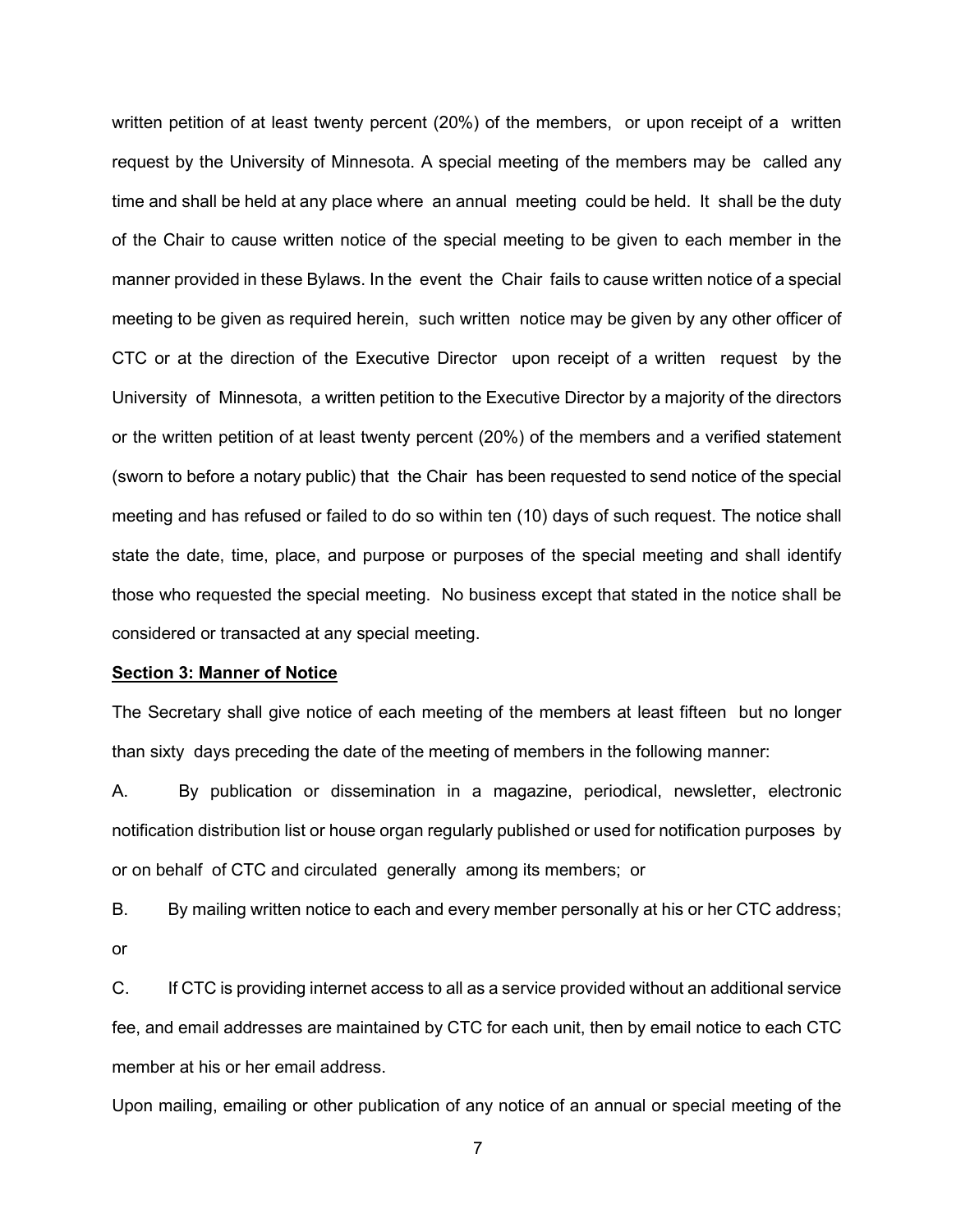members, the Secretary shall execute a certificate setting forth a correct copy of the notice and showing the date and manner in which such notice was mailed, emailed and/or given which certificate shall state that the mailing, emailing or other publication notice occurred at least fifteen days before the date of the meeting. The Secretary certificate shall be made a part of the record of the meeting. Failure of any member to receive any such notice shall not invalidate any action which may be taken by the members at such annual or special meeting of the members. In the event that the Secretary fails to give notice as required herein, such notice may be given by any other officer of CTC or may be given at the direction of the General Manager upon receipt of a written request by the University of Minnesota, written request from a majority of the directors or the written petition of at least twenty percent (20%) of the members and a verified statement (sworn to before a notary public) that the notice requested to be given herein has not been

#### **Section 4: Quorum**

given by the Secretary within ten days of such request.

At any regular or special meeting of the members, a quorum necessary for the transaction of business shall be ten percent (10%) of the total number of members. The attendance of a sufficient number of members to constitute a quorum shall be established by a registration of the members present at the meeting, which registration shall be verified by the Chair and Secretary or any other officers or Board designee and shall be reported in the minutes of the meeting. The majority vote of members at a meeting duly called at which a quorum is present shall be binding upon all members for all purposes except where in these Bylaws or by law a higher percentage vote is required.

## **Section 5: Voting**

Only members may vote. Voting is limited to one vote per household. If more than one adult resident of a cooperative household is a member, the members together shall have only one vote. Each vote shall be made in person, unless an absentee vote is authorized for a specific meeting as provided below. Voting by proxy shall not be allowed.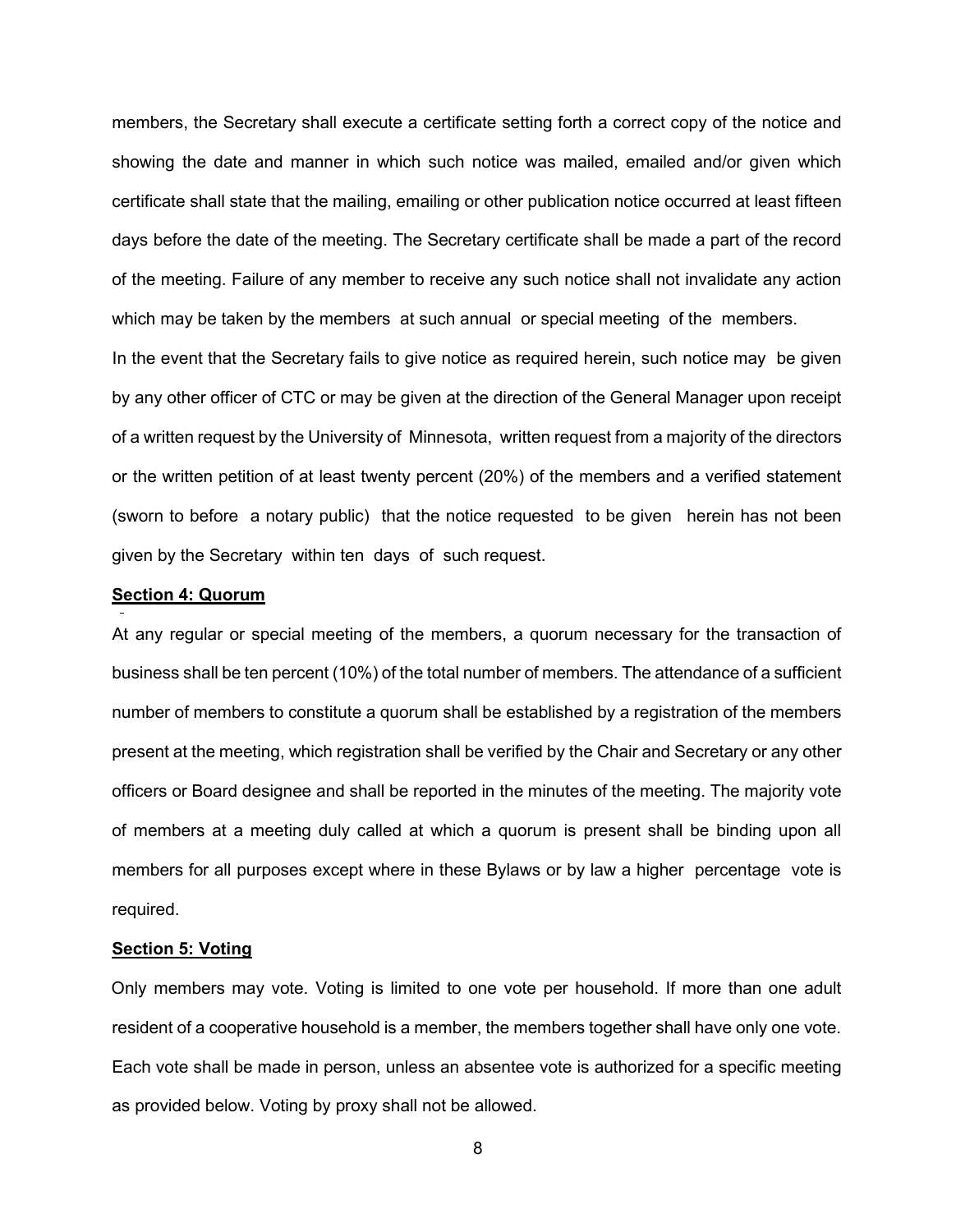## **Section 6: Absentee Voting**

A member who will be absent from a members' meeting may vote by mail or by electronic means, if absentee voting has been approved and authorized by resolution of the Board of Directors, and a method for absentee balloting is prescribed in the notice of meeting. Absentee balloting, when approved, shall take place as follows:

- A. The ballot shall be in the form prescribed by the Board and contain:
	- i. the exact text of the proposed motion, resolution, or amendment to be acted on at the meeting. If the vote is for the election of Directors, the ballot will show the name or names of the candidates to be chosen that are nominated or otherwise standing for election.
	- ii. spaces opposite the text of the motion, resolution, or amendment, or the name of the candidate chosen, with clear spaces to indicate an affirmative or negative vote.

B. If the vote is by mail, the member shall express a choice by marking an X in the appropriate space on the ballot and mail or deliver the ballot to the cooperative in a plain, sealed envelope inside another envelope bearing the member's name.

C. Members may vote by electronic means if the cooperative is able to authenticate that it is the cooperative member who is casting the vote with a means of authentication that limits one vote per household.

If absentee balloting is approved, and the ballot is received by the cooperative on or before the date of the Board members' meeting for purposes of the election of Directors, or otherwise on or before any special meeting, the vote shall be counted as the vote of an absent member at the meeting where voting by mail or by authenticated electronic means is approved and permitted in the meeting notice. The determination of a quorum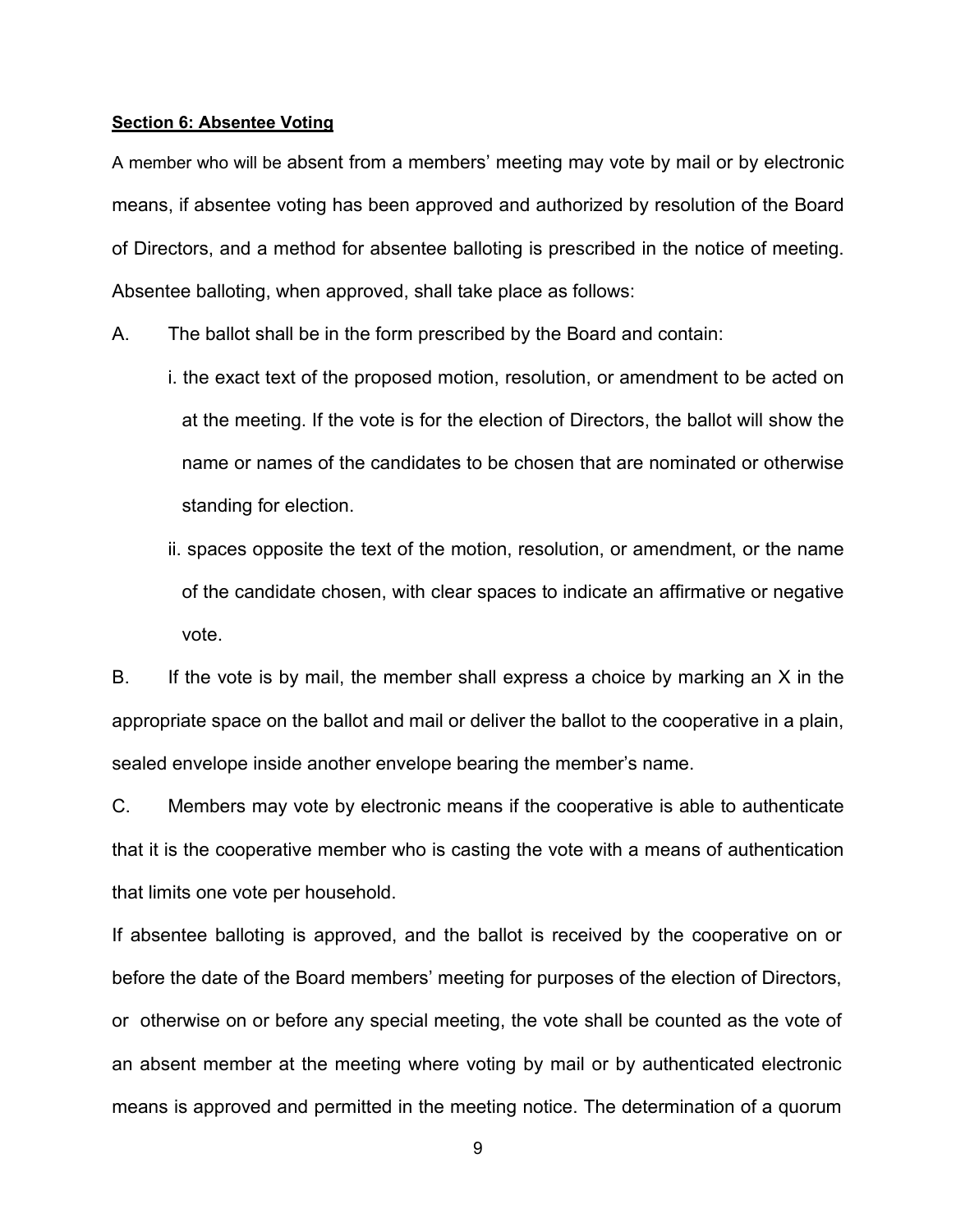at a meeting shall include members present by absentee ballot. **Section 7: Waiver**

A member may waive notice of a meeting of members. A waiver of notice by a member entitled to notice is effective whether given before, at, or after the meeting, and whether given in writing, orally, or by attendance. Attendance by a member at a meeting is a waiver of notice of that meeting except where the member objects at the beginning of the meeting to the transaction of the business because the meeting is not lawfully called or convened, or objects before a vote on an item of business because the item may not lawfully be considered at that meeting and does not participate in the consideration of the item at that meeting.

## **ARTICLE VI. BOARD OF DIRECTORS**

## **Section 1: Number of Directors**

CTC shall be governed by a Board of a minimum of seven regular directors elected by the members in the manner prescribed by these Bylaws. An additional two regular directors, for a Board of up to nine people may be elected if there is an additional qualified candidate or an application seeking a Board position, beyond the minimum number of seats to be filled in elections in alternate years as stated below. This minimum number of seven regular directors, or up to nine regular directors, may be changed by member action. The members may change the number of regular directors, or provide for the appointment of one or more special board seats to be filled by the Board of Directors in addition to the regular directors elected by the members by amendment to these Bylaws at any annual or special meeting of the members, provided that the notice of such meeting shall state that an amendment to the Bylaws will be considered to change the number of directors and/or provide for the appointment of special directors, and shall set forth the specific changes sought. Any change in the number of directors shall not shorten the term of any incumbent director.

#### **Section 2: Eligibility**

Only CTC members may be directors. Persons seeking office as a Board member must be eligible for residency at CTC either individually, or by way of the member's co-tenancy with an eligible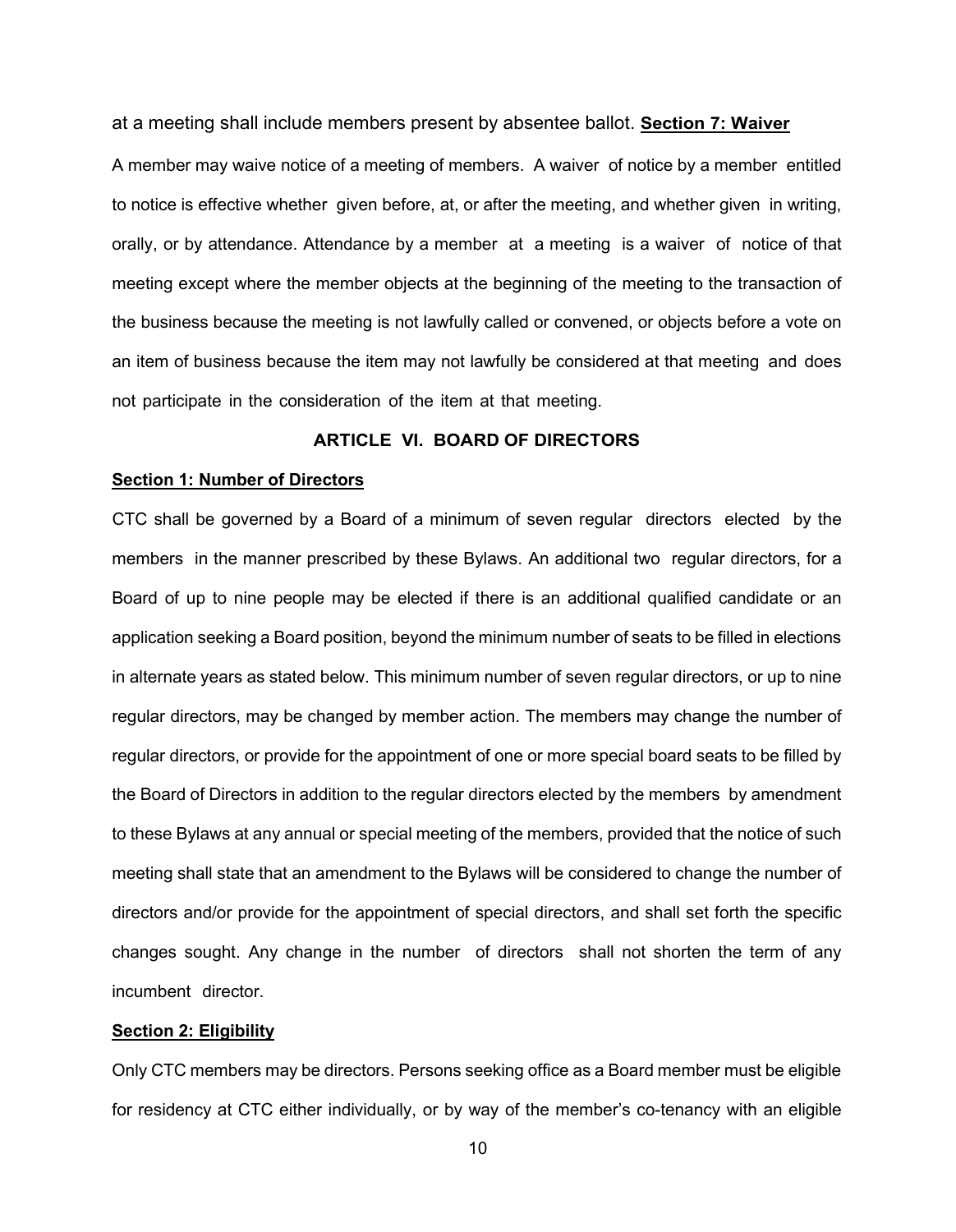resident for the entire term of Board service and must be members in good standing with regard to lease and financial obligations. No staff person or employee of CTC may serve on the Board. Only one member per household may serve on the CTC Board. If an elected Board Member is only eligible by reason of a co-tenant's University student/attendee status, and the household composition changes so that the Board member is no longer eligible for residency, than that Board member will become ineligible and will be required to resign unless the Board member can demonstrate that a replacement co-tenant/roommate will become part of the household that will meet student/University eligibility requirements and be added to the Lease within 60 days. A person who has been removed from office on the Board of Directors is not eligible. Board members who have been elected for, and filled a two year term of office, are not eligible to run again as Board members for another two year term except in the limited case where the Nominating Committee cannot propose enough eligible, qualified, and willing, Board candidates to fill an open position for another, two year term. The restriction on eligibility and term limits do not apply to non-member elected, replacement directors as described below.

## **Section 3: Nomination, Election, Term of Office and Replacement Directors**

#### A. Term of Office

Three Board members shall be elected in odd years by the members during the annual member meeting and four Board members shall be elected in even years. Board members shall continue in office for a two year term or until the earlier resignation, removal, or death of the Director. In the event the Nominating Committee has an additional qualified candidate to seek office in either the odd or even year of election the number of directors that may be elected in any year may be increased by one, (i.e., up to four candidates in an odd year and up to five in an even year) subject to a limit of nine regular directors. The two year term of office shall be approximately two years running from the date of the annual meeting of members until the date and election of regular Board members in the next odd year, or even year, as the case may be. The resignation, removal, or death of a director during his or her term, and the replacement of such director as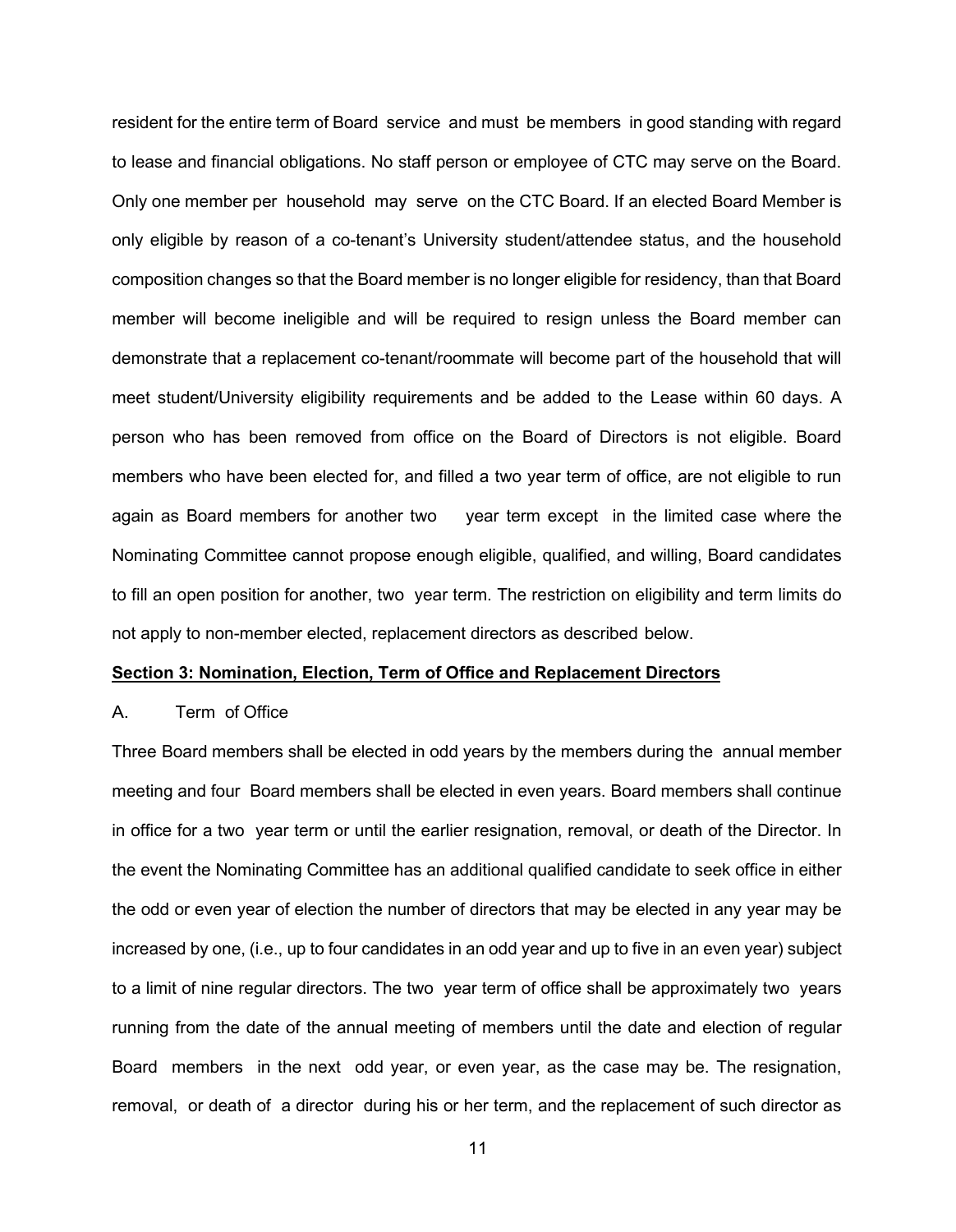provided in these Bylaws, shall not change or extend the term of office. Each director shall have all the authority and duties of director given by law and in these Bylaws. Each director shall serve, subject to earlier death, resignation, or removal until a successor director is elected. A director's term of office shall also end, and the director shall be removed, if the director ceases to be a member of CTC, if the director's Lease is terminated, if an eligible co-tenant roommate vacates and the Director is not an individually eligible University student attendee, (and cannot demonstrate that an eligible co-tenant/roommate will become part of the Director's household within 60 days) or if the Director fails to remain in good standing with regard to lease and financial obligations.

## B. Replacement of Directors

Vacancies in the regular Board of Directors may be filled by the Board appointing a member meeting the eligibility requirements set forth above, to serve the remaining term. If the Board vacancy does not reduce the total number of regular Directors below seven the Board may, but shall not be required to, replace a vacant Director's seat. For purposes of the appointment of replacement directors, the Board may select former Board members including those who have already served a full two year term. The term limit on eligibility that, applies to members running for election for a board seat shall not apply to the Boards selection of replacement directors.

#### C. Nominating Process

Persons seeking to be elected as Board members will be presented to the members at an annual meeting for consideration and election by a Nominating Committee. The Nominating Committee will be a Subcommittee of up to three ( 3) members of the Board of Directors selected at the January Board meeting, with other members of the community, who may or may not be members of other committees invited to participate. The Nominating Committee is charged with the responsibility for selecting and recruiting persons who will be good Board members and will carry out Co-op goals.

Persons wishing to run for election to the Board of Directors must complete an application process.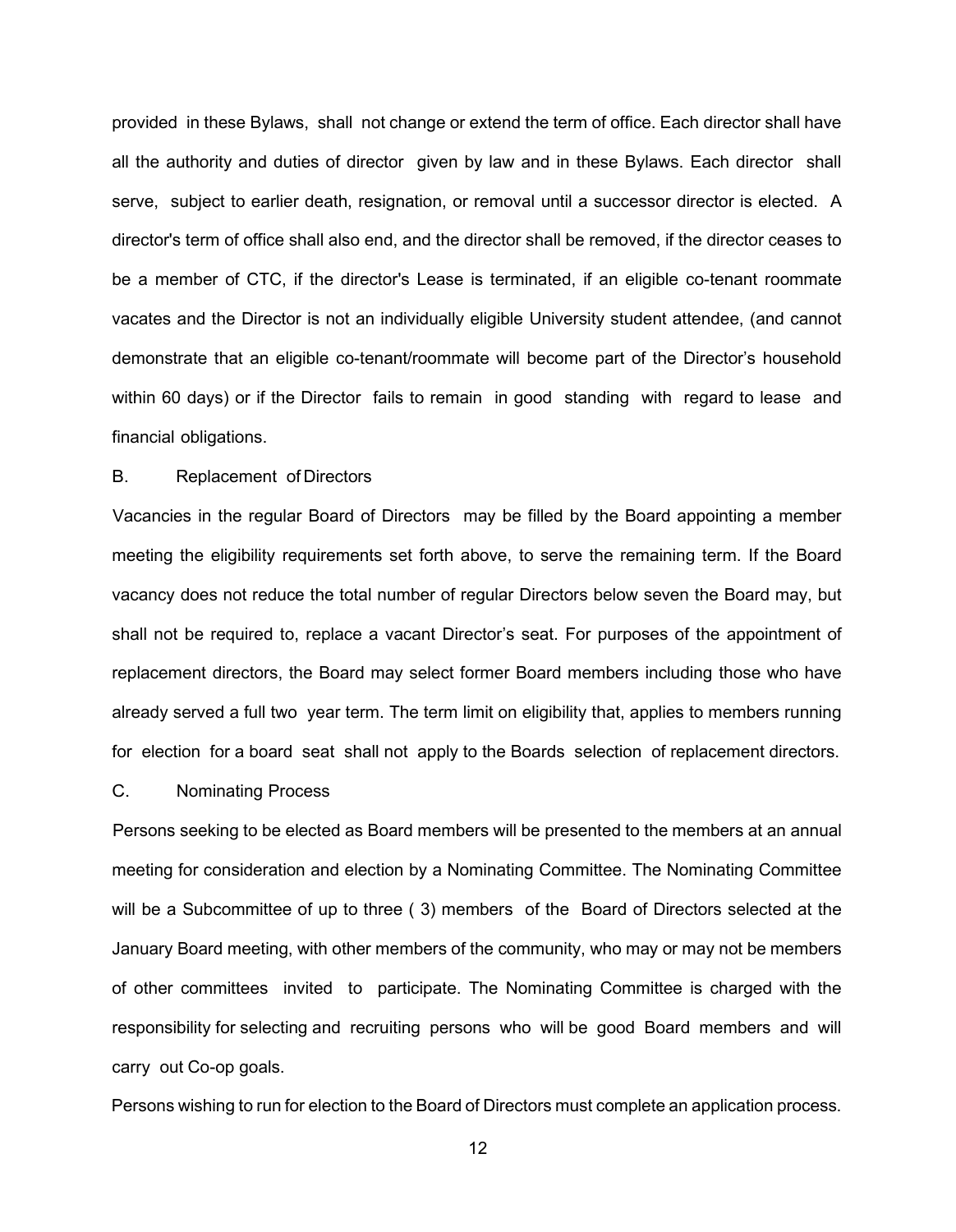No person may ask to run or be considered for election at the annual meeting that has not submitted an application to the Nominating Committee and provided such information as may be requested of all candidates regarding his or her qualifications, interest in service, and acknowledgment of the responsibilities for service as a Board member. The Nominating Committee will conduct open meetings.

During the annual meeting the Nominating Committee will present candidates seeking election who have completed the Nomination Committee process and meet the eligibility requirements for the Board service.

D. Seating of Elected Directors and Replacements

Directors elected to serve at the even or odd year elections shall begin to serve at the next special or regular Board of Directors meeting without further action or approval. Persons seeking positions as elected directors or serving as replacement directors are required to make time and to attend all mandatory Board of Director trainings in addition to Board meetings. Any replacement director shall begin service at the time and manner specified by the Board of Directors acting to name the replacement director.

## **Section 4: Resignation and Removals**

A. Any director may resign in person at a regular or special Board meeting or at any time by written notice delivered or sent by certified mail to the Chair or Secretary. The resignation shall take effect at the time specified at the meeting or in the notice and, unless specifically requested, acceptance of the resignation shall not be necessary to make it effective.

B. A Board member that fails to attend any mandatory Board training or three regular meetings of the Board of Directors, and the Board does not excuse such absence, shall be deemed to have resigned from the Board of Directors.

C. Any Board member who ceases to be eligible for residency at CTC, or fails to remain in good standing with regard to lease and financial obligations, shall be deemed to have resigned from the Board of Directors. If the Board member does not voluntarily resign under circumstances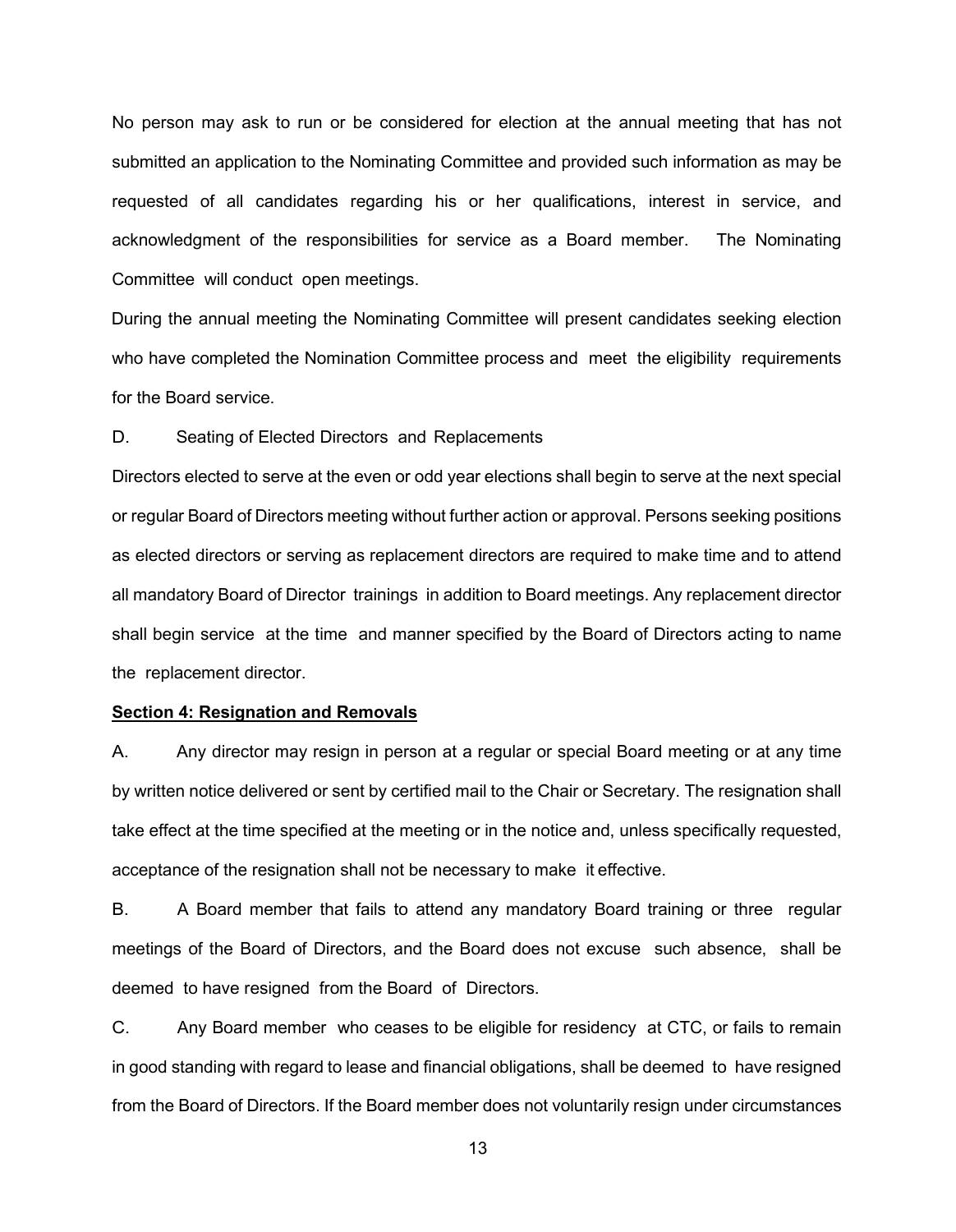where the Board member is no longer eligible for residency or is not in good standing with regard to lease and financial obligations, the Board shall call a special meeting of the members for purposes of removing the Board member.

D. If a majority of the Board of Directors feels that any member of the Board of Directors is not performing the duties of the position of a Director in a manner that promotes Co-op goals and a productive and open decision making process, a majority of the Board may ask for the Board member to resign or, if the Board member does not resign, request that a special meeting of members be held for purposes of voting on a request to remove a Director for cause. Notice of such a meeting shall be given in the matter set forth in Article 5, Section 2. The notice shall set forth the reason for the meeting and may, or may not, further propose a candidate to fill any vacancy caused by the requested removal.

E. Any or all directors may be removed at any meeting of the members called for that purpose according to Article V, Section 2 at which a quorum is present. Those individuals calling for removal shall first send notice to each director to be removed by mailing a certified letter to the director's CTC address at least 10 days before causing the directors to call the meeting of members or giving notice of demand of a meeting of members to the Chair. Notice of the meeting of members shall then be given to all members as provided in Article V, Section 3 of these Bylaws. The removal of any director or directors shall not be considered at any meeting of the members unless the notice states that the meeting has been called for that purpose.

F. At any special meeting of members to consider and vote on a petition for removal, any director, or directors, that are subject to a request for removal shall be entitled to present his/her /their response to the petition for a time period of 30 minutes or less in total for any one or all directors, and the persons proposing the petition shall be given 30 minutes or less to present their case.

The Secretary, or such other persons appointed by the Board of Directors, shall be responsible for determining a quorum and attendance at a special meeting and recording in-person votes by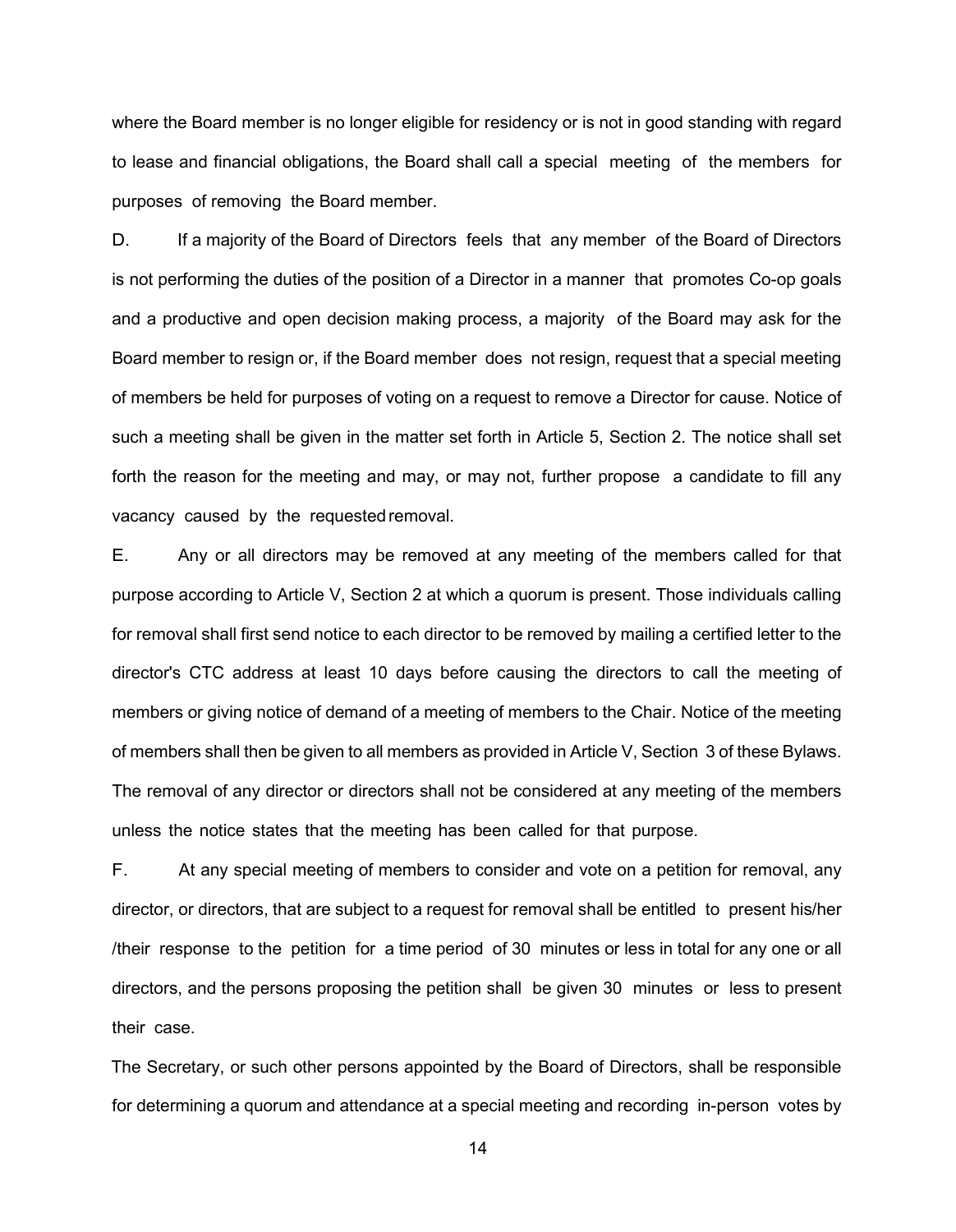voice or written ballot.

## **Section 5: Authority and Duties**

#### A. Management of CTC

The Board of Directors shall govern the business affairs of CTC, and may do all such lawful acts and things as are not inconsistent with the Articles of Incorporation, these Bylaws, or any lawful directive of the members.

#### B. Executive Director

The Board of Directors shall have the power to employ, set goals for, and dismiss the Executive Director of CTC. The duties of the Executive Director shall be those of a General Manager, as defined in the Management Agreement between the Cooperative and the University of Minnesota with the responsibility for the duties delegated to that position in that Agreement. The Executive Director shall have the power and authority to employ and dismiss other employees of CTC, to determine their duties and fix their wages, subject to general guidelines and policies that may be set by the Board of Directors, or a committee of the Board, from time to time. The Executive Director may not be dismissed by the Board without the affirmative vote of 75% of the voting directors in favor of dismissal.

In lieu of hiring an Executive Director, or in addition to hiring an Executive Director, the Board of Directors shall have the power to hire, subcontract, or otherwise employ a professional property management firm to carry out all, or some of the duties, of the Executive Director, set forth above to hire and fire employees of the cooperative, to determine their duties and fix their wages, and to otherwise provide services to the cooperative either through employees of CTC or the employees, agents, and staff of the professional property manager. The hiring, execution of any contract, terminationof dismissal of any professional property management firm shall require the affirmative vote of *7*5% of the voting directors for any action regarding a professional property management firm.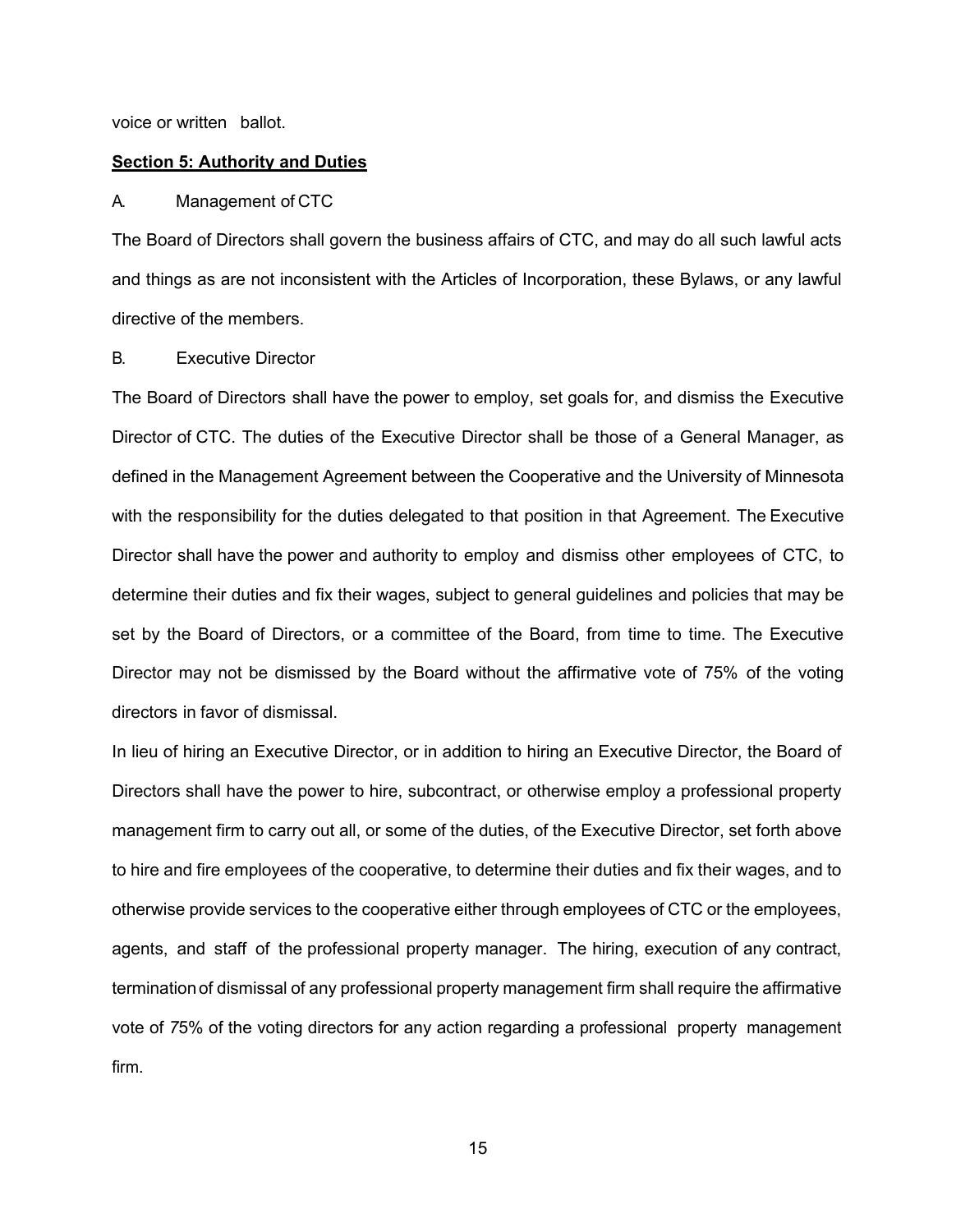## C. Rules and Regulations

The Board of Directors, with the approval of the University as provided in the Management Agreement, may adopt, amend, and repeal from time to time such reasonable rules, regulations, policies or procedures as it deems necessary or proper with respect to the premises or property owned, leased, or managed by CTC for the health, safety, and convenience of the residents in addition to or in substitution for those rules and regulations set forth in the resident's Lease. Copies of all rules and regulations and of any changes therein shall be furnished to each resident in the form of a Resident Handbook or otherwise made available for inspection and copying by maintenance of the records, including standard policies and procedures, in the CTC business office or in a website or other online site where such information is accessible to CTC members and residents. Changes in the rules and regulations, including repeal and revision of existing rules in the handbook, may be made by the Board of Directors, with the approval of the University as provided in the Management Agreement, at any time and may be communicated to the members and residents by notices published in the Terrace Times or any similar newsletter /house organ or electronic communication going to the members on a regular basis or by distribution of a notice of such new rule or change in rule delivered to each resident household and/or member by delivery of the notice to the resident's unit, CTC mailbox, or, if all residents receive email without a separate fee, by CTC email. Such rules and regulations shall be binding upon all residents. Changes in rules and regulations may be effective immediately or, where the change relates to the Lease, upon notice equal to one calendar month.

## D. Fiscal Policy

The Board of Directors shall set the fiscal policy of CTC in a manner not inconsistent with these Bylaws, which includes but is not limited to creating or maintaining reserves, fixing the amount of rent, ordering audits when appropriate, and supporting programs for the benefit of members and to support CTC's educational goals. It is the policy of the Board of Directors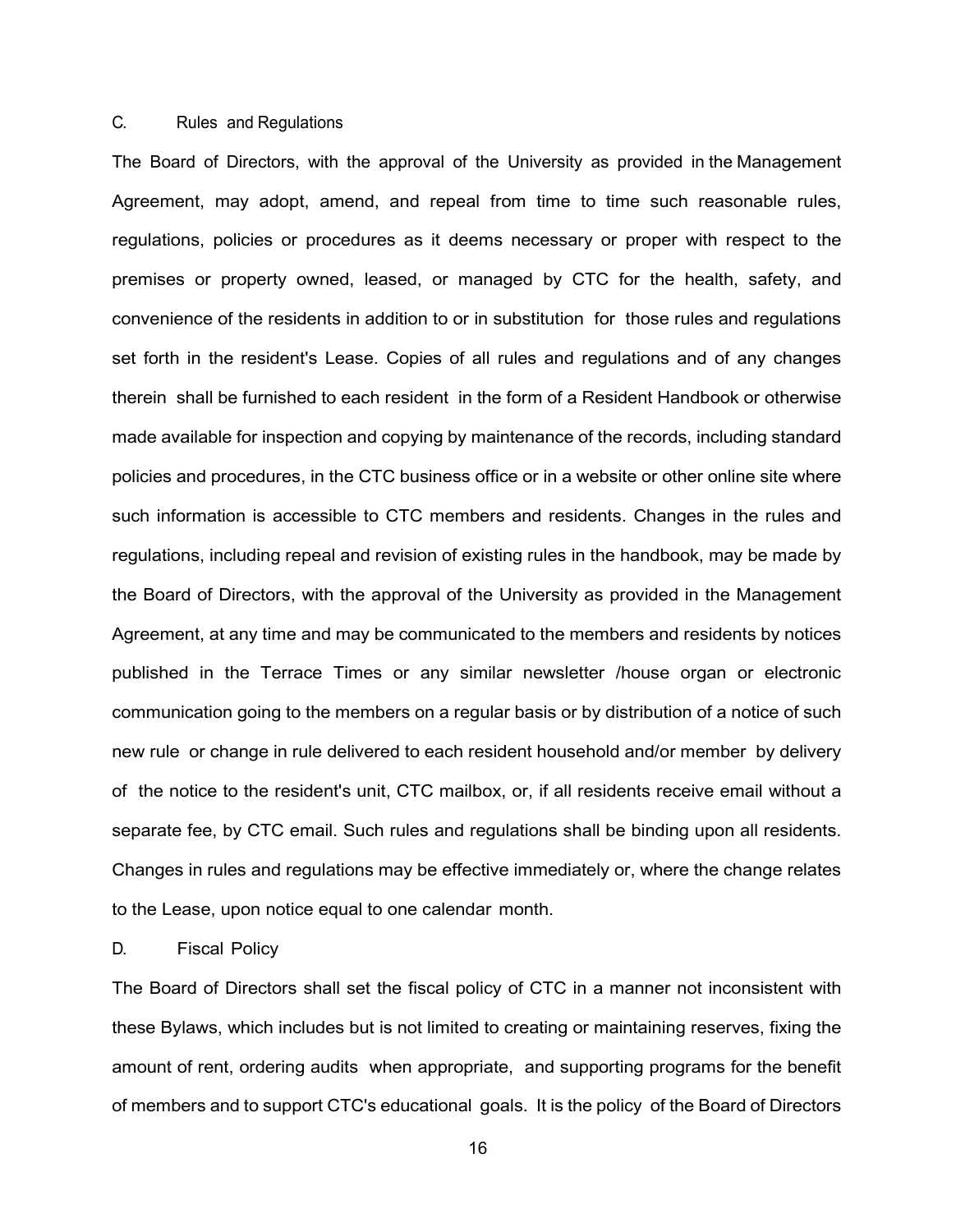of CTC, and its members, to set the annual budget and rent levels at CTC as low as reasonably possible, while still being sufficient to allow CTC to comply with the terms of its Management Agreement with the University of Minnesota, to maintain any required or appropriate reserves, and to provide for a reasonable loss or risk contingency for a residential rental property. The fiscal policy and goal of CTC is to give its members the best service possible, for the most affordable rents, rather than building up any surplus or projected net income into the budget. The Cooperative model at CTC is intended to promote educational opportunities and a living environment where membership participation can help reduce operating costs and create and fund programs for the benefit of members. It is not the fiscal policy of CTC to create or distribute any patronage refunds or distributions. All revenues collected by CTC are intended to fund operations, necessary reserves, and programs that benefit members.

## E. Election of Officers

The Board of Directors shall elect officers of CTC pursuant to Article VII of these Bylaws.

## F. Report to Members

The Board of Directors shall report to the members at the annual meeting the business transacted by CTC since the previous annual meeting of members.

G. Committees

The Board of Directors shall establish such committees as are required by these Bylaws. The Board of Directors may establish any other committees from time to time as it may deem necessary and proper. In every instance, the Board of Directors remains ultimately responsible for the efficient and lawful operation of each committee.

## H. Training and Orientation

The Board of Directors shall, in connection with the beginning of the term of each new group of Board members for even, or odd, election year terms, plan and implement a program of training for new Board members that includes, but is not limited to, training and orientation meetings with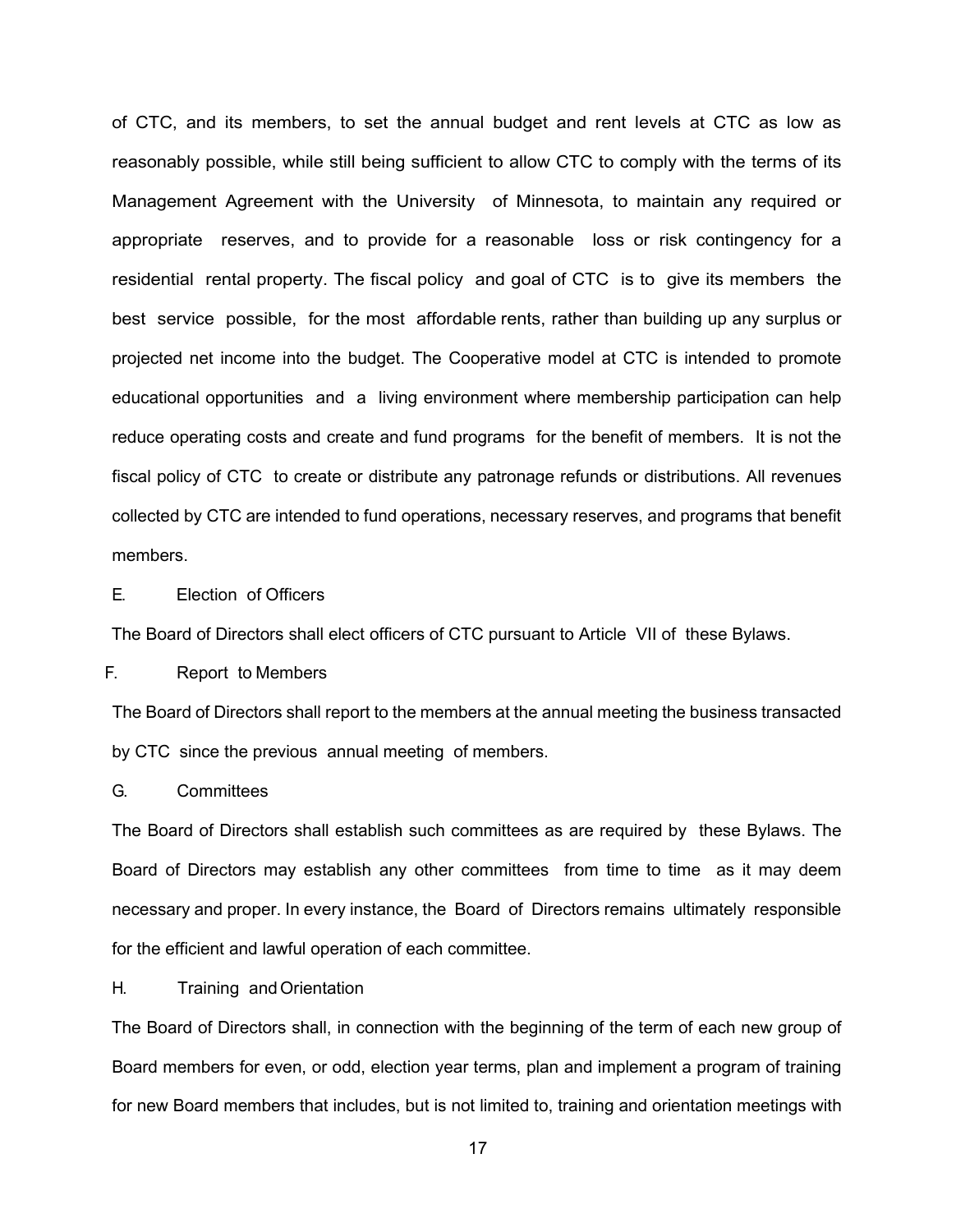the current Board members, and professional assistance from consultants and advisers that routinely work with CTC such as the University Liaison, the Executive Director, NASCO, its auditor, legal counsel, banker, financial advisor, and other resources.

## **Section 6: Meetings of the Board of Directors**

#### A. Meeting Policy

The University Liaison and the Executive Director will be invited to attend all regular and special Board meetings. Participation and presentations from the University or management shall be as set by agenda and as needed by the Board of Directors for input.

It is intended that the Executive Director and the Board should work together to formalize a process where the Executive Director shall prepare and deliver a report on CTC operations. This report would be designed to be educational and informative. The Executive Director would be available after any report is given to answer questions or suggest resources when requested. The Board and the Executive Director could request that the Executive Director be excused from portions of the meeting where the Executive Director's input and assistance is no longer needed or requested. The Board may further request that the Executive Director be excused from any portion of the meeting where the performance or the evaluation of the Executive Director is the topic of discussion.

## B. Regular Meetings

Regular meetings of the Board of Directors shall be held at such time and place as the directors shall, by resolution adopted and recorded in the minutes, from time to time determine. To the extent practicable, the Board of Directors shall endeavor to set a calendar for regular meetings, and trainings, as far in advance as possible, for the current and next elected Board so that persons seeking to serve on the Board, know the expectations for regular meetings and required trainings.

#### C. Special Meetings

Special meetings of the Board of Directors may be called by the Chair or by request of a majority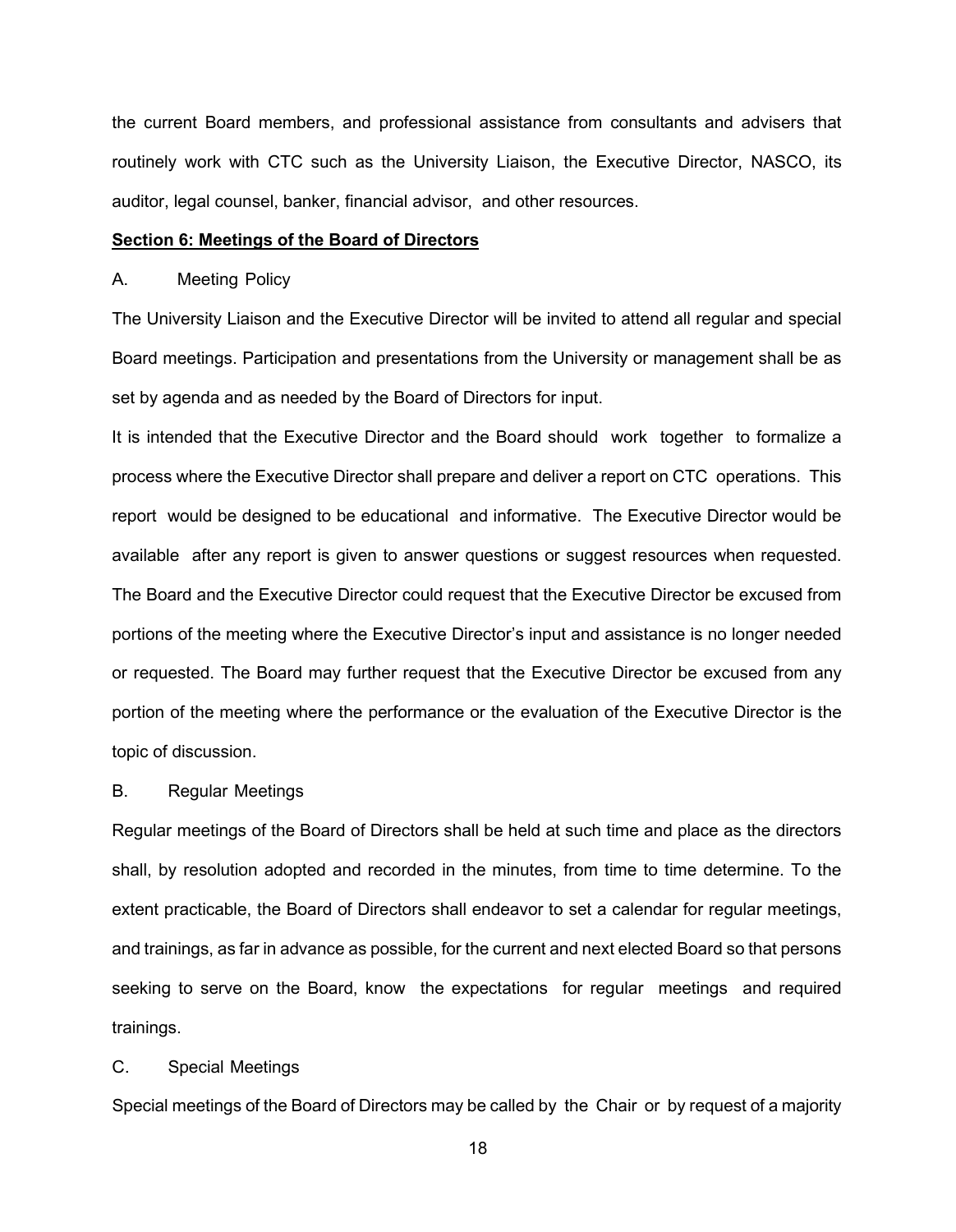of the directors, the Executive Director or by the University of Minnesota. In the event of a failure or refusal of the Chair or Secretary to give a notice of a special meeting of the Board of Directors when required herein, such notice may be given by any other officer of the Board or, by a majority of the directors, by the Executive Director or by the University of Minnesota. The notice shall be in writing and shall include the date, time, place, and purpose or purposes of the special meeting. No business except that mentioned in the notice shall receive final action at the meeting. Absence at a special meeting of the Board of Directors when notice has been duly given shall constitute a waiver of notice of the meeting. Likewise, attendance at the meeting without protesting the lack of notice prior thereto shall constitute a waiver of notice.

#### D. Quorum

A majority of the number of voting directors shall constitute a quorum for the transaction of business. The act of a majority of the directors present at any meeting at which a quorum is present shall be the act of the Board of Directors unless the act of a greater number is required by law, by the Articles of Incorporation, by these Bylaws, or by the rules of parliamentary procedures adopted by the Board of Directors.

## E. Closure

All meetings of the Board of Directors, whether regular or special, shall be open to the members of CTC unless a majority of the directors present at any meeting at which a quorum is present shall vote, to close the meeting or any portion of it. For purposes of planning the Board of Directors, meetings, the Board may, at any time during its term, announce an intention to hold the open and closed session of meetings according to a general, predetermined schedule, which schedule may be change or modified by the Board of Directors at any time during the term. Any portion of a meeting involving a discussion of employment or personnel matters, or any individual case or dispute among members, or residents, shall be closed. Separate minutes shall be taken and kept confidential of matters that relate to any individual employment, personnel, or member or residentmatter.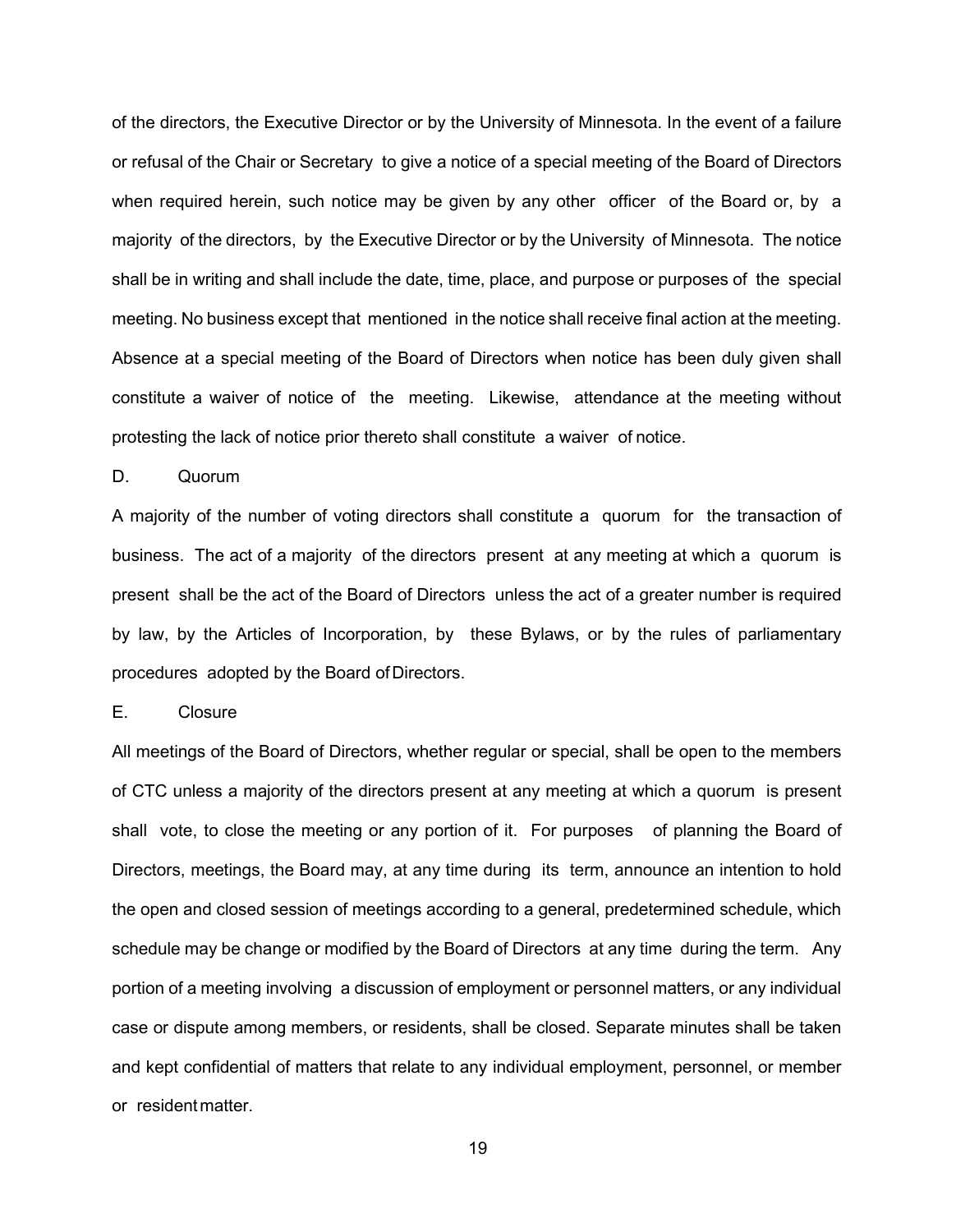## F. Notice and Agenda

The Secretary of the Board of Director shall establish a means for determining and publishing an agenda in advance of any regular or special meeting in the Terrace Times (or successor periodic CTC newsletter/ house organ). An effort will be made, in the case of a special meeting, to post an agenda in a conspicuous place in each ward or, in the case of a new item of business presented without advance notice, the Board may consider and act on such new matter without prior notice but the minutes for such meeting shall specifically note that the item was added to the agenda and the special reasons for considering the item without advance notice. In case of emergency, or other exigent circumstances, where a new item is presented or a meeting is held and it is not possible to include such agenda item in the Terrace Times (or other CTC newsletter /house organ), the Board may hold a special meeting and take any actions necessary under the circumstances, and the minutes shall reflect why the meeting and actions taken occurred without prior notice.

## G. Electronic Meetings and Hybrid Meeting Option

As a student and member governed housing cooperative, the Board of Directors shall endeavor to hold and conduct meetings at times and places that are convenient for Board members to participate in person, and to engage with each other and with representatives from the University and Cooperative management staff. However, the Board of Directors may authorize and approve, and otherwise conduct, meetings by electronic communication in whole or in part. If approved and authorized in connection with a regular meeting, or special meeting, the use in whole or in part of electronic communications. Electronic meetings may take place as set forth below.

A. If a conference can take place among Directors by any means of communication through which the Directors may simultaneously hear each other during the conference, and other standing invited to participants including the Executive of Director and the University Liaison are notified and are able to likewise participate, such conference will constitute a Board meeting. The same notice for such a Board meeting by on electronic conference will be given as otherwise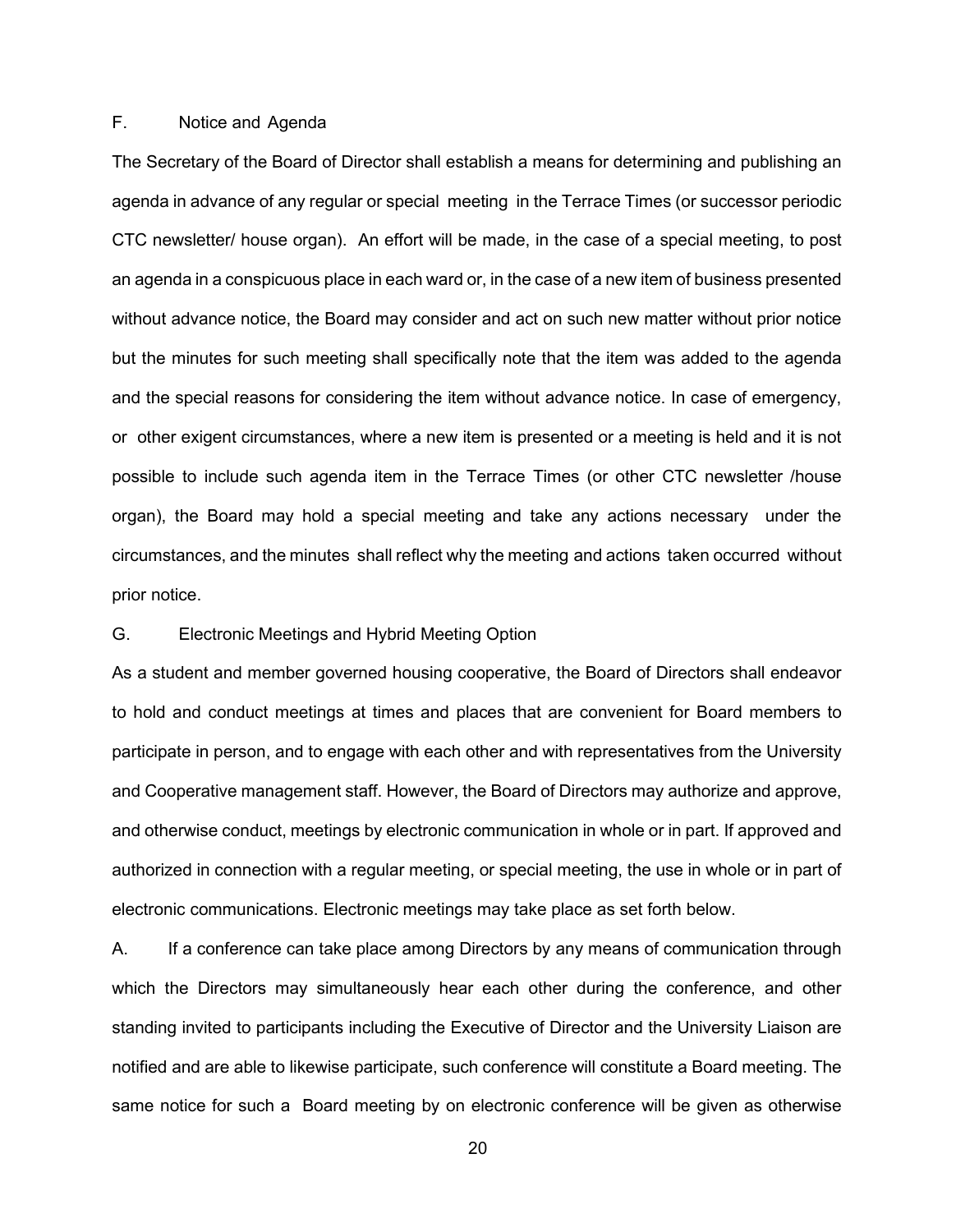required herein, with information sufficient to participate in a meeting. Participation in a meeting by electronic means, shall constitute presence in person at the meeting.

B. If a meeting is held in person, but approval and means are arranged for one or more Board members, the Executive Director, or the University Liaison, to participate by a means of communication where such Director or other participant simultaneously hear each other during the meeting, such participation by electronic means shall constitute presence in person at the meeting for purposes of determining a quorum, voting, and other purposes.

#### **Section 7: Compensation**

Members of the Board of Directors and officers shall serve without financial compensation for volunteer services rendered. The Board of Directors may, from time to time, consider and adopt procedures for proving childcare or providing reimbursement for childcare, which policy shall receive input and recommendations from the Executive Director, with such assistance or advice as may be needed from any accounting or tax advisers to CTC.

### **Section 8: Executive Committee**

In between regular meetings of the Board, and in lieu of the calling of any special meeting, the Board of Directors may delegate to an Executive Committee. The Executive Committee will be composed of the officers of the Board of Directors as defined in Article VII, and any additional directors as the Board may appoint to serve on the Executive Committee. The Executive Committee may handle such questions and business that may arise and warrant action and attention in between regular meetings of the Board. In the case of an emergency or circumstances warranting immediate attention, the Executive Committee shall have the power to act on behalf of the Board of Directors. Any actions taken by the Executive Committee shall be reported at the next regular or special Board of Directors meeting. The Executive Committee may not act on behalf of the full Board unless any action of the Executive Committee has the approval of three-fourths all Executive Committee members, which approval may be obtained verbally or inwriting.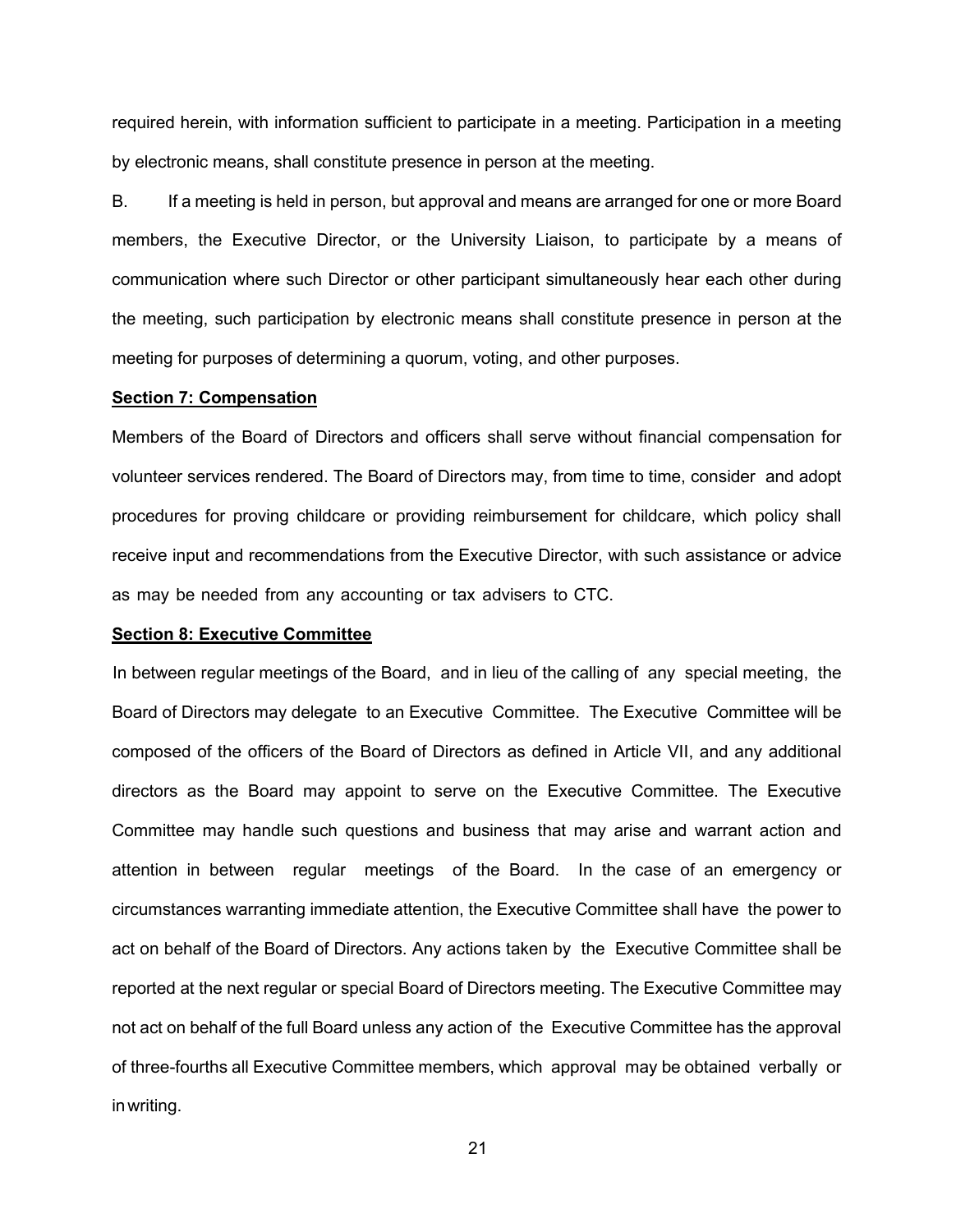## **ARTICLE VII. OFFICERS**

## **Section 1: Officers**

The officers of CTC shall be a Chair, a Vice-Chair, a Secretary, and a Treasurer.

## **Section 2: Election and Term of Office**

After each annual election of a new slate of Board members to fill even or odd terms, the full Board of Directors shall, at their next regular meeting, elect a Chair, Vice -Chair and a Secretary or Treasurer. To enhance the most informed elections and participation, the Board may attempt to schedule training and orientation meetings before the next regular Board meetings and all current and incumbent officers, including any officers who may be ending their term as a Director as a result of the expiration of their odd or even year term, shall continue to serve in office, even if such person is no longer on the Board of Directors, until the election of the next slate of officers. Any officer who is not continuing in service on the Board of Directors due to expiration of that officer's Board term, shall, nevertheless, attend the next regular meeting of the Board of Directors or otherwise attend meetings until the officer's successor is elected for purposes of providing training, continuity, and orientation for the benefit of all Board members and new officers. Other than service in such interim, carry over officer positions, all officers must be elected from members of the Board of Directors. All officers who cease to serve on the Board of Directors due to the expiration of that officer's term as a Board member, shall be encouraged to be available to the succeeding officer and the continuing Board of Directors to help with the transition process, training, and to otherwise further the educational and cooperative goals of CTC.

## **Section 3: Duties of Officers**

A. Chair

The Chair shall:

- 1. Perform all duties required in these Bylaws, by law, or in any other rules, handbook or policies of CTC;
- 2. Preside over all meetings of members and all meetings of the directors;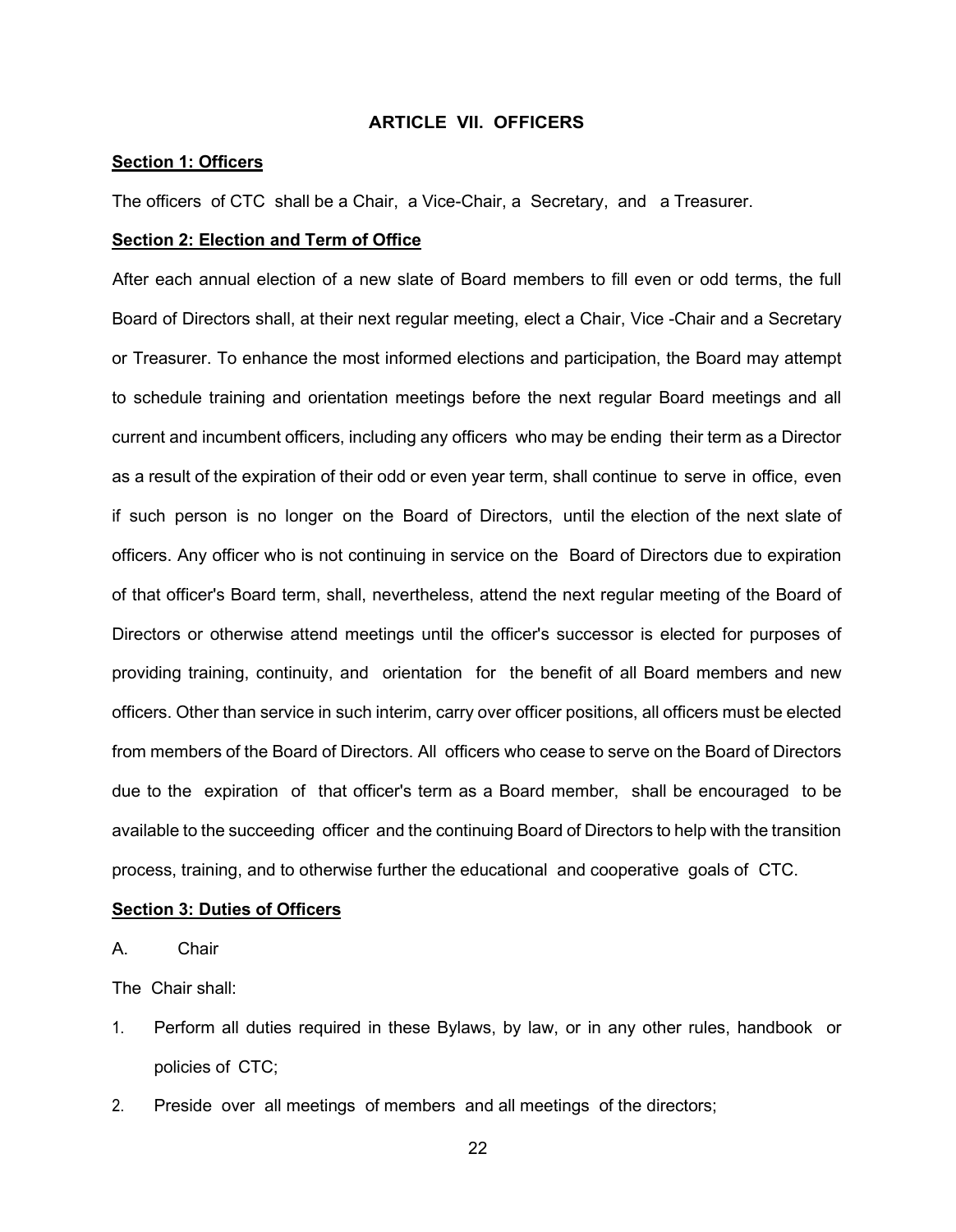- 3. Sign all contracts and any other instruments which may be authorized from time to time by the Board of Directors and require the signature of a Cooperative officer;
- 4. Subject to the control of the Board of Directors, perform all duties incidental to the office;
- 5. Perform all other duties as reasonable assigned by the Board of Directors;
- 6. If any officer fails to carry out any of the duties required in these Bylaws within a reasonable period of time after being requested or required to do so, the Chair may fulfill such duty; and
- 7. Perform all duties as a member of the Board of Directors except the Chair will not vote unless there is a tie.
- B. Vice-Chair
- The Vice-Chair shall:
- 1. Perform the duties of the Chair in the absence, incapacity, or wrongful refusal to act of the Chair;
- 2. Succeed to the office of Chair for the remainder of the Chair's term in the event of a vacancy in that office;
- 3. Perform all duties as reasonable assigned by the Chair or the Board of Directors; and
- 4. If the Chair fails to call any meeting duly requested in accordance with these Bylaws, the call of the meeting may be performed by the Vice-Chair. If the Secretary fails to give notice of any meeting duly requested, the Vice-Chair may cause such notice to be given.
- C. Secretary

The Secretary shall:

1. Maintain a complete record of the meetings of the members, the Directors and the Executive Committee, which responsibilities may be delegated to a person acting as a minute taker or recorder at open meetings of the Board and member meetings, with the understanding that the Secretary will be responsible for recording minutes of Board actions taken in closed sessions and the actions of the Executive Committee;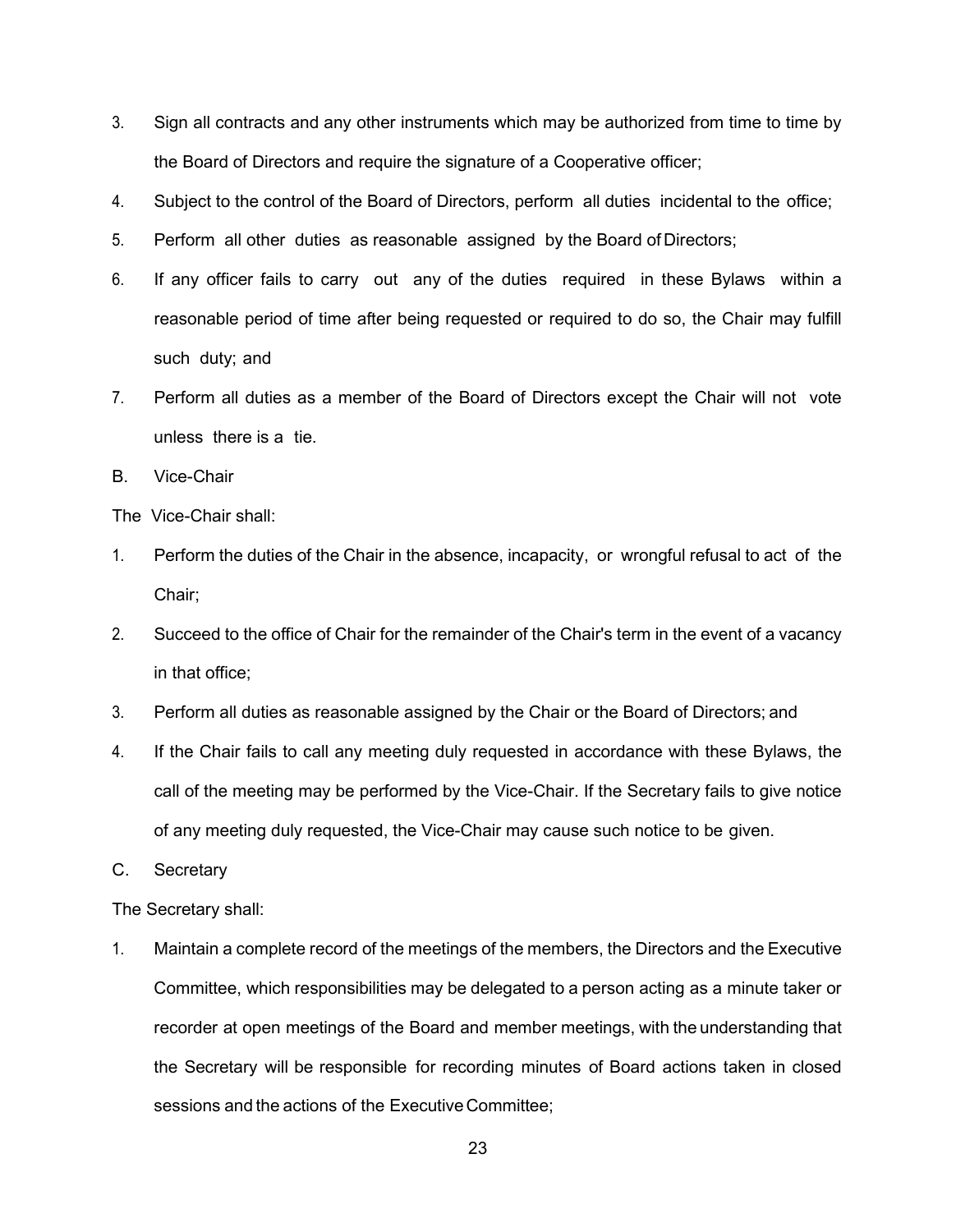- 2. In conjunction with the Treasurer, or any CTC employee acting under Article IV, Section 5, cause to be maintained a membership record book containing the names and CTC addresses of all members and such other records of membership as the Board of Directors require from time to time;
- 3. Sign all notes or agreements or any other certifications requiring signature by the Secretary;
- 4. Cause notice of all meetings of members and special meetings of the Board of Directors to be given in the manner prescribed by these Bylaws; provided however, that the transmission and communication of notice, whether by mail, electronic, or otherwise, may be delegated by the Secretary to CTC office staff for purposes of transmitting the content of the notice as prepared and directed by the Secretary or as approved by the Secretary.
- 5. Cause to be prepared and submitted to each member at the annual meeting of CTC a complete and detailed report of the previous fiscal year's business, including a statement of income, expenses, and any other statistical data as the directors may require;
- 6. Facilitate and assist in coordination of any ward meetings, forward appropriate communications and information to Ward Representatives and provide such other assistance to Ward Representatives as is reasonably necessary;
- 7. Perform all other duties required in these Bylaws or by law;
- 8. Perform all duties as reasonably assigned by the Chair and the Board of Directors; and
- 9. If the Chair and Vice-Chair fail to call any meeting duly requested in accordance with these Bylaws, then the call and sending of notice for the meeting may be handled by the Secretary.
- D. Treasurer

The Treasurer shall:

- 1. Cause to be maintained a complete and accurate record of all financial transactions of this association;
- 2. In conjunction with the Secretary, or any CTC employee acting under Article IV, Section 5, cause to be maintained a membership record book containing the names and CTC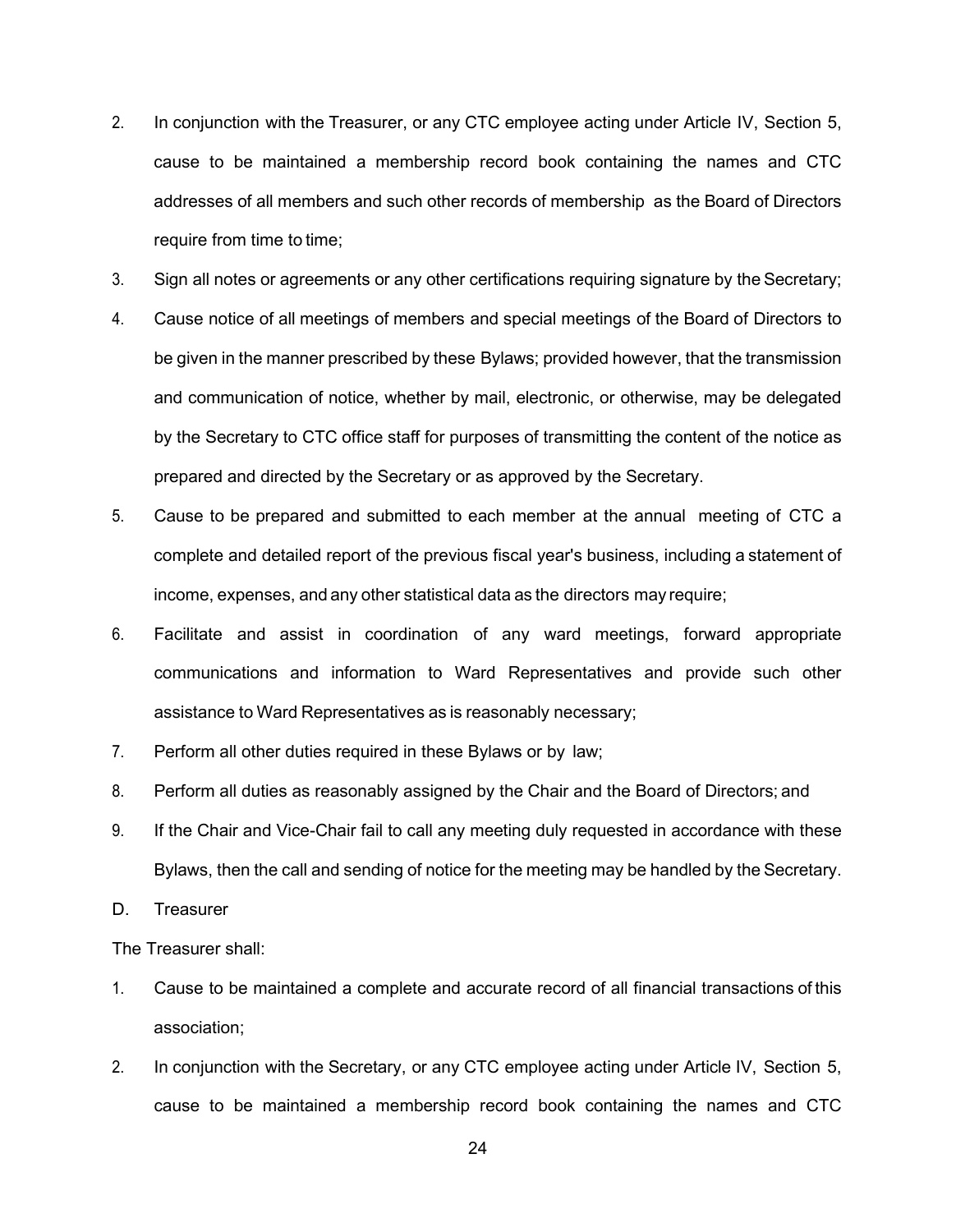addresses of allmembers;

- 3. Serve as a liaison between the Board of Directors and the Finance-Committee;
- 4. Perform all other duties required in these Bylaws or by law;
- 5. Perform all duties as reasonably assigned by the Chair or the Board of Directors; and
- 6. If either the Chair or Secretary fails to carry out their duties to call and send notice of a special meeting duly requested in accordance with theseBylaws, the call and notice may be handled by the Treasurer.

#### **Section 4: Vacancies**

A vacancy in the office of the Chair shall be filled by the Vice-Chair. The vacancy thereby created in the office of Vice-Chair and a vacancy in any other office of CTC shall be filled by a majority vote at a regular or special meeting of the Board of Directors.

## **Section 5: Resignation and Removal**

A. An officer may resign from office at any regular or special Board meeting or at any time by written notice delivered to the Chair or Secretary. The resignation shall take effect at the time specified at the meeting or in the notice and unless specifically requested, acceptance of the resignation shall not be necessary to make it effective.

B. An individual may be removed from office by a two-thirds vote of the Board of Directors at any regular or special meeting of the Board of Directors at which a quorum is present or by the majority vote of the members at a regular or special meeting of members, notice of which is duly given in accordance with these Bylaws and at which quorum is present.

If an officer is to be removed from office at a meeting of the Board of Directors, those calling for removal from office shall, at least 10 days prior to the meeting at which such action is proposed to be taken, cause written notice to be given to the officer to be removed by delivering the notice to the officer's CTC Board mail box and by mailing a copy of the notice to the officer's CTC address. The removal of any officer shall not be considered at any meeting of the directors unless, at least five days prior to such meeting, written notice (including the date, time, place, and a statement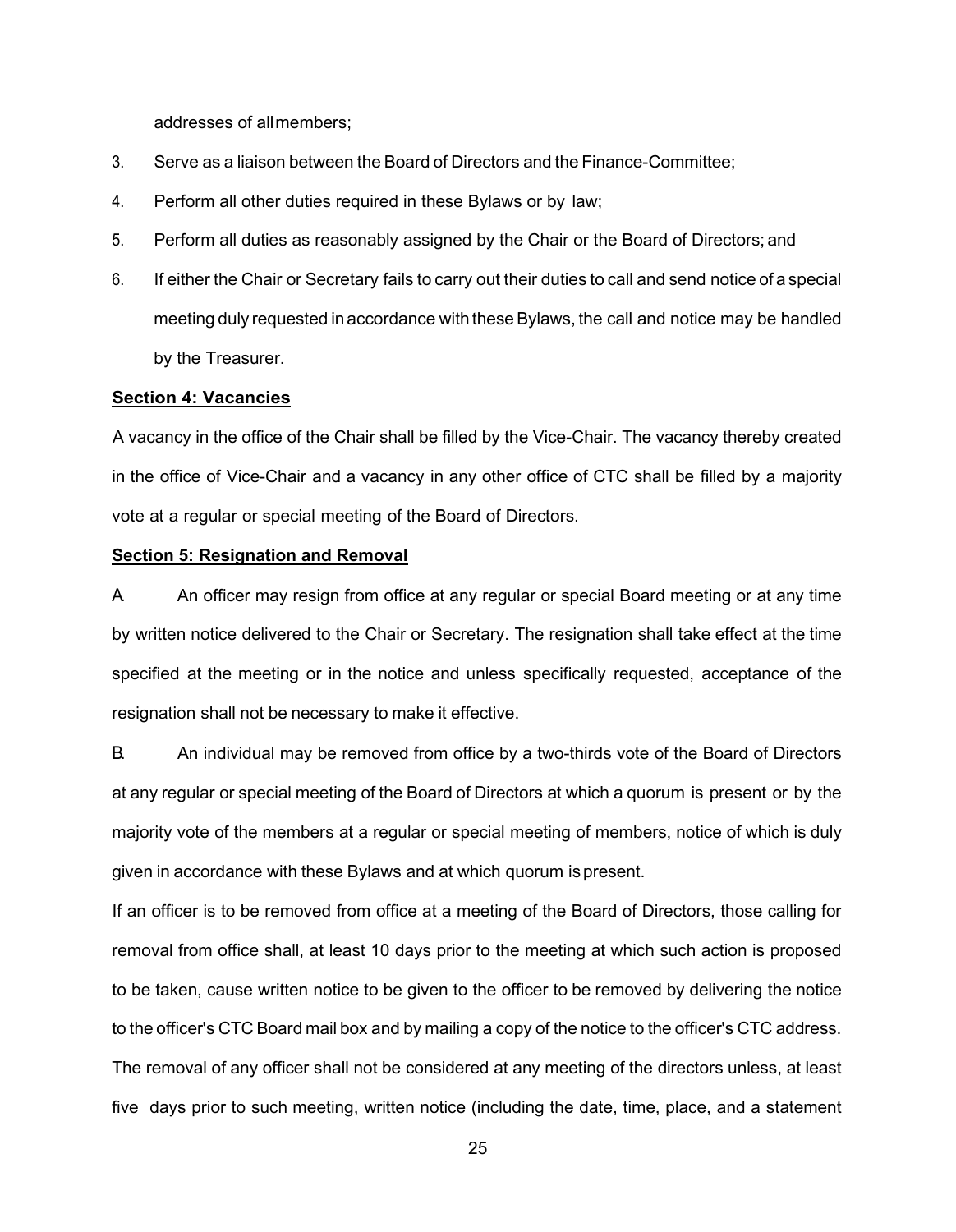that the action is proposed to remove the officer) is given to each director, and is published in a magazine, periodical, newsletter, or other house organ regularly published by or on behalf of the cooperative and circulated generally among its members. Attendance at the meeting without protesting lack of notice prior thereto shall constitute waiver of notice.

If an officer is to be removed from office at a meeting of the members, a notice of such meeting shall be given according to Article V of these Bylaws, and shall state that one of its purposes is to remove the officer.

- C. The Board of Directors may call for removal of all officers and conduct a new election for all offices by a majority vote at any meeting of the Board of Directors after giving due notice to all officers and directors in the same manner as provided for giving notice when an individual is to be removed from office by the Board of Directors as outlined in paragraph Babove.
- D. Any officer who resigns or is removed from office in the manner previously described shall complete his or her term as director unless sooner removed or disqualified as director in a manner not inconsistent with these Bylaws.
- E. Except for officers who cease to be a Director as a result of the expiration of their two year term and the election of new Directors, any officer who ceases to be a director shall be deemed to resign from the office at the time the term of director ceases. Officers who cease to be a Director as a result of the expiration of their two year term shall continue to serve in office until the election of a new slate of officers and a successor officer is elected at the next regular meeting of the full Board of Directors.

## **ARTICLE VIII. STANDING COMMITTEES**

#### <span id="page-30-1"></span><span id="page-30-0"></span>**Section 1: Authorization for Committees and Standing Committee**

The Board of Directors shall establish the Executive, Nominations, Programs, Finance and Operations Committees, which together comprise the standing committees of CTC. The Board shall have the right to set additional policies, rules, requirements and procedures for the operations and meetings of standing committees, including member participation and the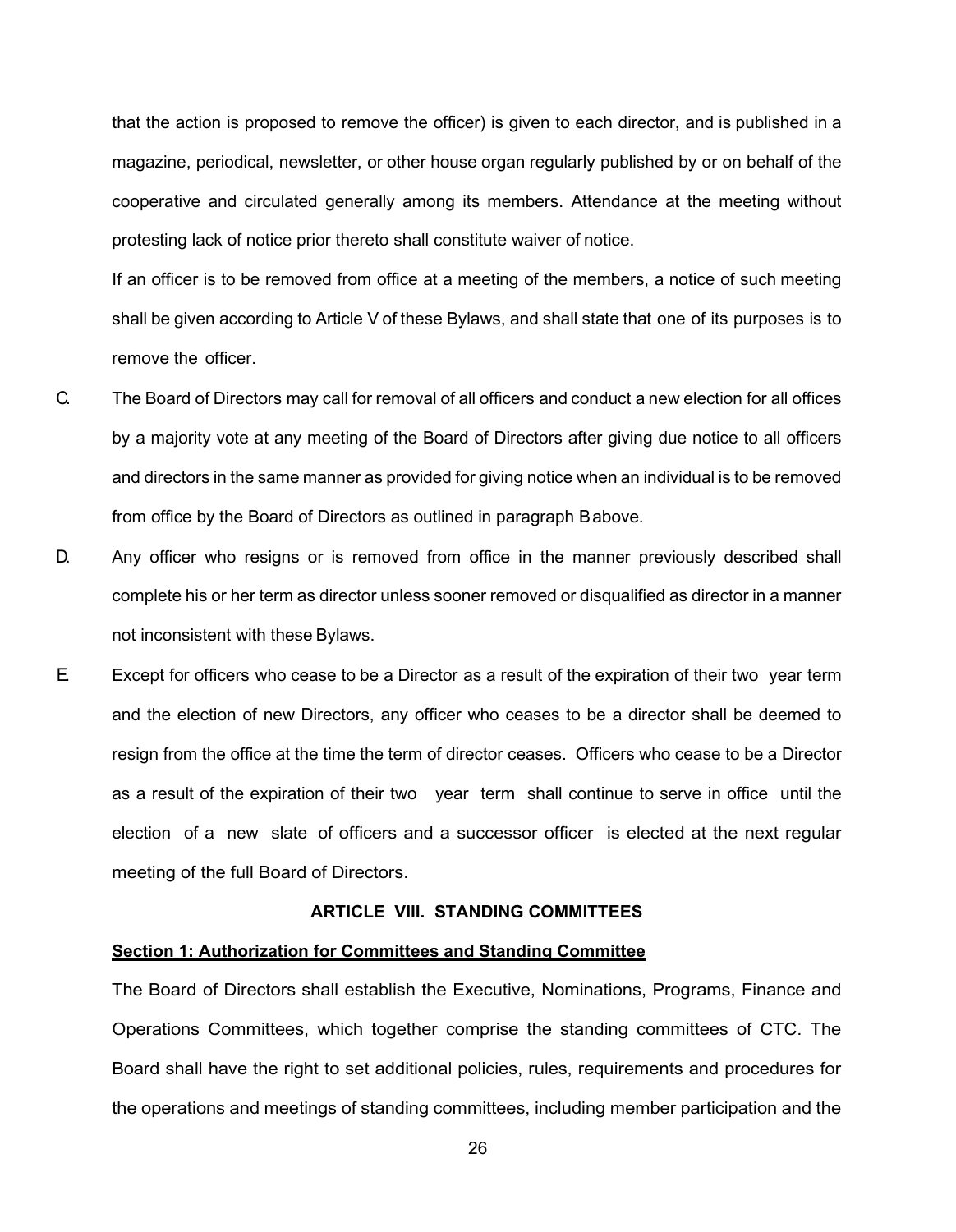reports by standing committees to the Board, without the need to give notice of a special members' meeting and formally request a revision of the Bylaws. In their discretion, the directors may create any other special committees as it deems necessary and proper. If needed, to address grievances or disputes between individual residents regarding CTC matters, or to address issues of customer service and communications between residents, members, and Management, the Board may form a Conciliation Committee as a special committee on an ad hoc basis. The term of any special committee shall end at the close of the term of the Board of Directors unless the next elected full Board chooses to continue such committee for another one-year term or until such time as any pending committee business is completed.

### <span id="page-31-0"></span>**Section 2: Policies for Committees**

It is the policy of CTC to encourage member participation in a way that enhances the quality of life, housing environment, affordability, and programs available to CTC residents and their families. It is further a policy of CTC to provide educational opportunities for CTC members. Committee meetings, activities, and governance should be conducted with an effort to fulfill these policies.

## **Section 3: Committee Meetings, Participation, and Organization**

- A. Except where specifically provided otherwise in these Bylaws, the meetings of committees and the membership shall be as determined by committee participants and volunteers on an ongoing basis. Committees shall hold an initial organizational meeting at a time that coincides with the scheduling of the annual Board of Directors elections and subsequent election of officers.
- B. Each committee shall select its own Chair. If a Chair resigns or is removed from his/her position by a majority of Committee members a new committee chair may be elected by a majority of the remaining committee members.
- C. The committee chair shall be responsible for calling and holding meetings. It is a goal of CTC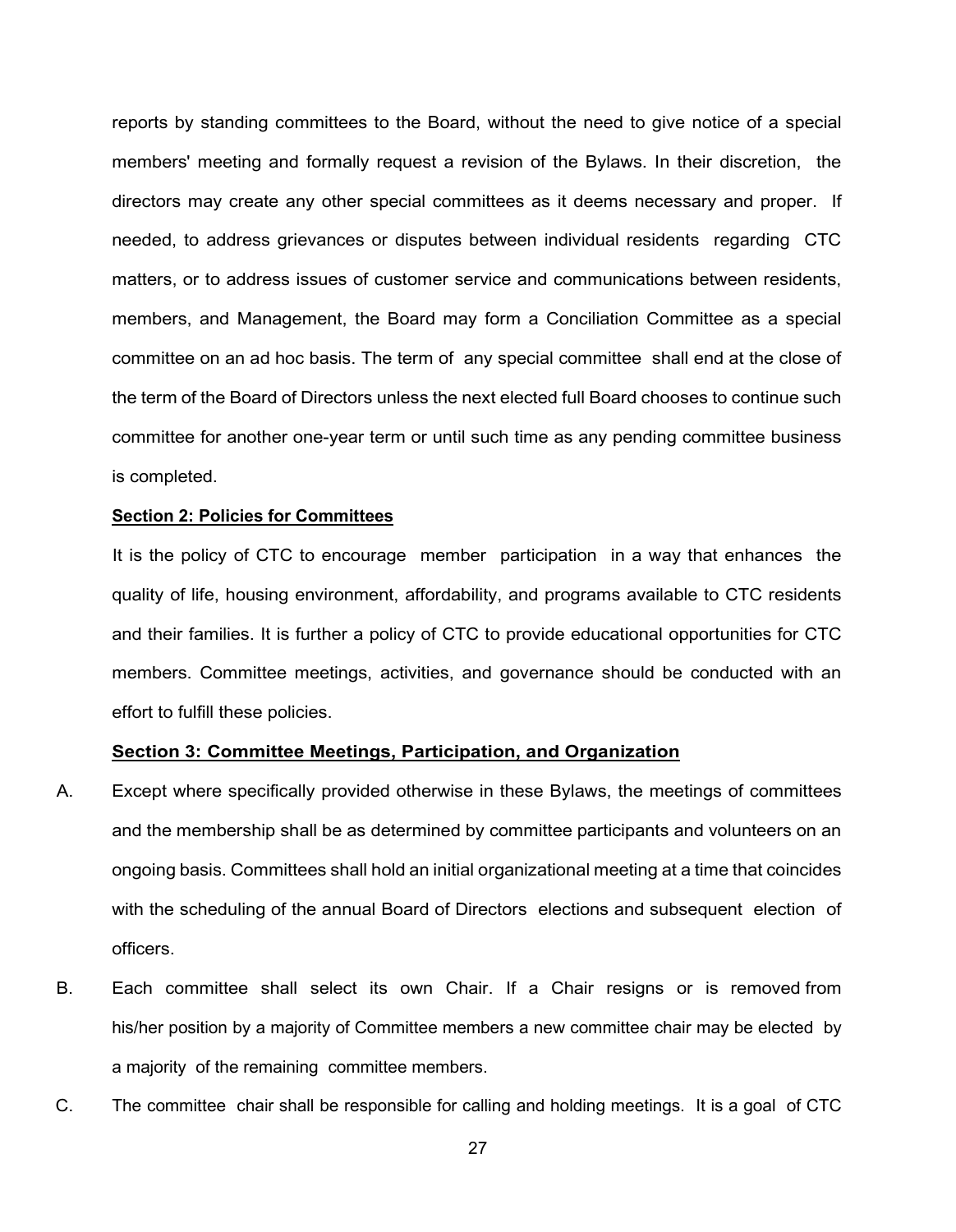to urge committees to set a calendar for meeting dates and times as far in advance as possible to encourage maximum participation and allow members to plan. Where possible, an effort shall be made to give at least one weeks' prior notice to all committee members of meetings and advance notice of committee meetings shall be published, when possible, in the Terrace Times or similar newsletter /house organ publication distributed to all CTC residents.

- D. The chair of each committee is responsible for preparing minutes, or otherwise arranging for another committee member to take and prepare minutes. The chair of each committee is responsible for reviewing any minutes for accuracy, submitting them in advance for Board meetings, and attending Board meetings when there is committee business to report or the potential that the Board will have matters to refer or discuss with a committee representative.
- E. Except for the Executive and Nominations Committee and, as discussed below and special circumstances for the Conciliation Committee, all committee meetings shall be open to all members of CTC and shall be conducted in a democratic manner. Where appropriate, individual committees may distinguish between regular, voting committee members, and other committee volunteers who do not regularly attend committee meetings or have a right to vote on matters that require a committee decision.
- F. The committee chair shall run each committee meeting and may invite, limit, or exclude participation by non-committee members at committee meetings. The committee chair and all regular members of committees must be a current member in good standing with regard to financial and lease compliance matters.
- G. Participation in committees shall be on a volunteer basis with no compensation or consideration paid. Any expenses incurred shall be reimbursed in accordance with such policies as may be set from time to time by the Board of Directors.

H. Any committee shall have the right to exclude one or more members or visitors from a particular meeting, or future committee meetings, if the member or visitor is behaving in an uncivil or undemocratic way. A persistent failure to adhere to a committee agenda, disruptive or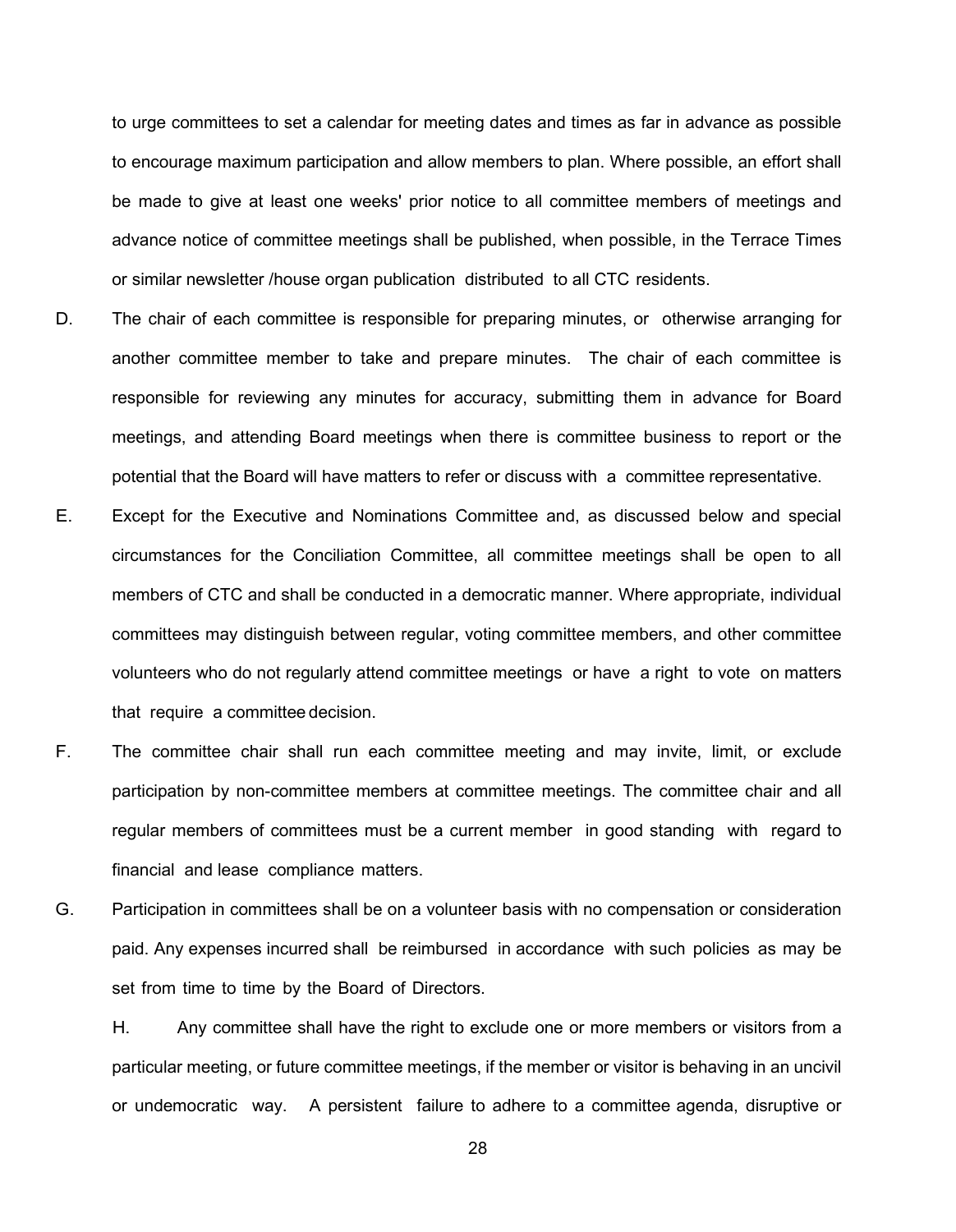argumentative behavior, or any other conduct that results in two-thirds of the regular members of a standing committee voting to remove a member from attendance at a meeting shall be sufficient for purposes of excluding a member from the meeting where the vote is taking place. If an action is requested to permanently remove a member from future meetings of the committee, such action must be initiated by a written request of one-third of the regular committee members with written notice of this action given in advance to all regular members of the committee. This action shall be considered at the next regular or special committee meeting and shall require the two-thirds vote of regular members in attendance to exclude a member from future meetings.

I. The University Liaison and the Executive Director, or other representative of CTC management, may attend a meeting of any standing committee, but shall not vote.

#### **Section 4: Executive Committee**

The composition and purpose of the Executive Committee shall be as set forth in Article VI, Section 8 of these Bylaws.

## **Section 5: Nominating Committee**

The composition, purpose, and schedule of meetings for the Nominating Committee shall be as set forth in Article VI, Section 3 (C) of these Bylaws.

## **Section 6: Programs Committee**

A Programs Committee, together with any desired subcommittees of Programs, to provide members, and their families, with activities including but not limited to, welcoming events, sports, community involvement, and other programs in areas of interest to members. In the event that funding is made available to provide management staffing to give assistance for the Programs Committee then the management staff member may serve as the committee chair and provide such assistance as is necessary and appropriate to conduct meetings, coordinate activities, organize and facilitate subcommittees, and communicate the activities and opportunities of CTC Programs to members through the Terrace Times, (or other resident newsletter/house organ) and other channels.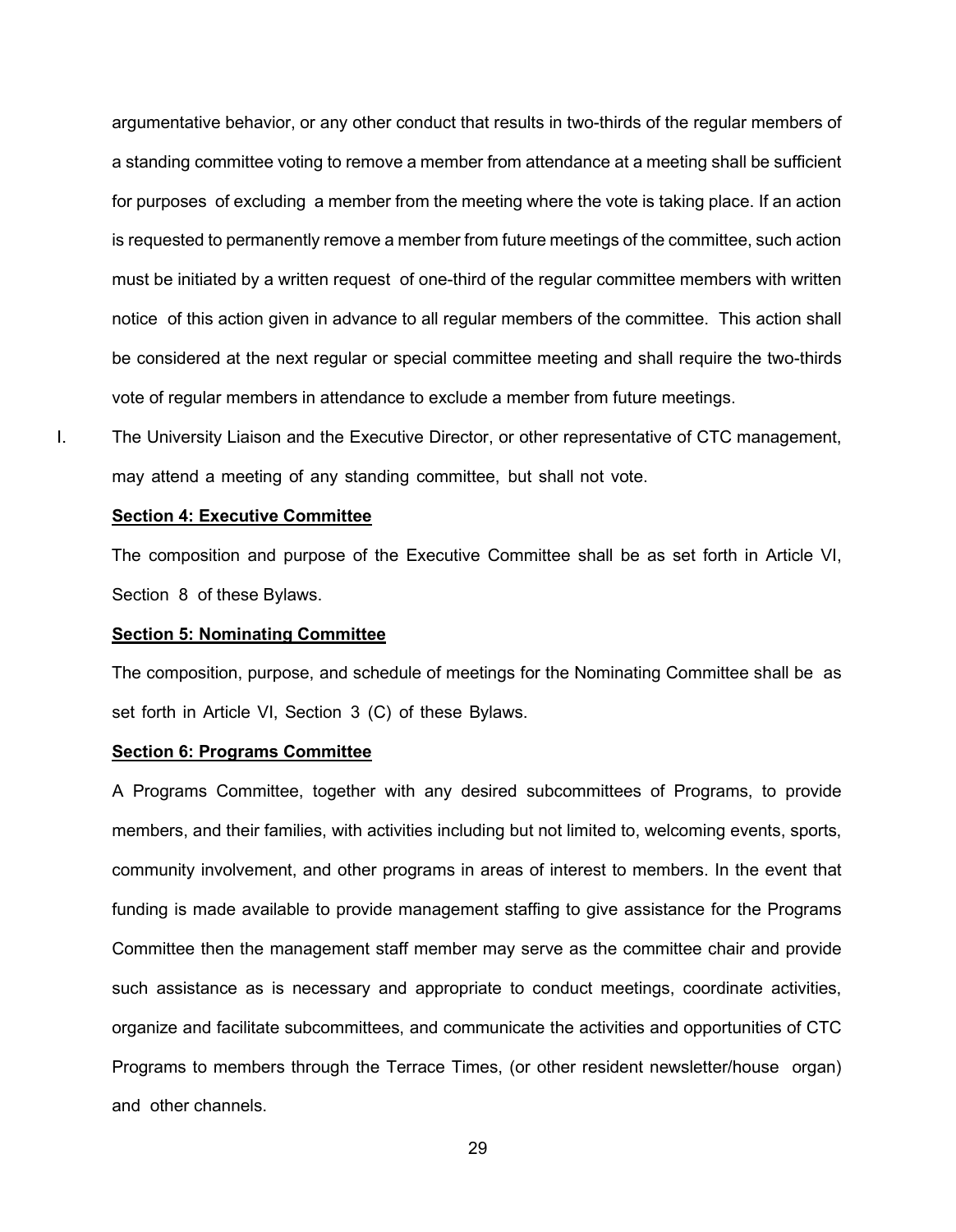#### **Section 7: Operations Committee**

The Operations Committee shall work with CTC management and members on policies and proposals relating to the grounds, safe, efficient, and cost-effective operations, and activities that promote membership involvement. The Operations Committee's purpose may include providing assistance and monitoring to management to make sure that each Ward has an elected or volunteer Ward Rep and that the members of each Ward help CTC reduce operating and employment costs by cleaning and maintaining the laundry rooms in each Ward on a daily basis. The committee shall perform such other tasks that are related to the grounds and operations of CTC as may be assigned to it by the Board of Directors.

#### **Section 8: Finance Committee**

The Finance Committee shall include a minimum of at least three regular Finance Committee members and no more than five regular Finance Committee members, and such additional volunteers or alternates who choose to attend and participate in Finance Committee meetings. The Finance Committee shall receive input and direction from the CTC auditor and any accountant and/or bookkeeper to review the budget, the audit, the proposed rent and fees schedule, and CTC investments. The Committee will further receive input and assistance from the University Liaison and management to have an educational opportunity to review the financial policies and procedures relating to the operations and fiscal policies of CTC. The Committee may perform such other tasks of a financial or fiscal matter as are assigned to it by the Board of Directors.

#### **Section 9: Conciliation Committee**

#### A. Duties

A Conciliation Committee may be formed, as needed, on an ad hoc basis, by the Board of Directors with one or more Board members, or others, appointed by the Board, to serve on the Committee. When formed, the Committee shall serve as a mechanism for the resolution of disputes between individual residents regarding CTC matters and to address issues of customer service and communications between residents, members and management. The Committee, in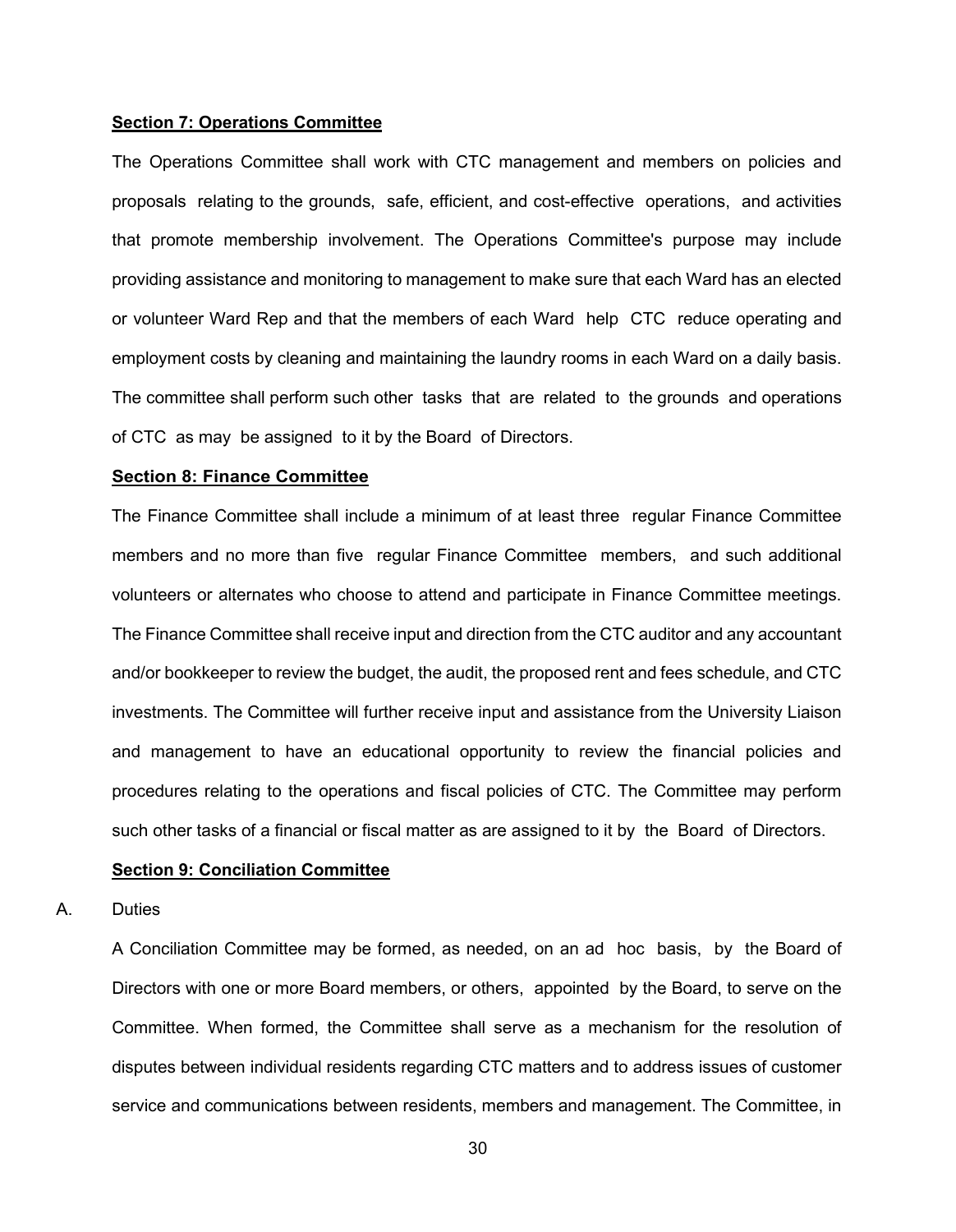its discretion, may offer disputing parties the opportunity of asking the Committee to serve as a mediator and to try and resolve issues and complaints on a voluntary basis between the parties. Alternatively, the Conciliation Committee may hear complaints and grievances and give each participant an opportunity to be heard with the Committee issuing a written, recommended decision. The Conciliation Committee does not hear or mediate grievances in relation to Board decisions or matters of CTC governance. The Conciliation Committee may hear disputes about how management has addressed or handled resident or member concerns, as they relate to the duties of management to provide good customer service and clear channels of communications with residents.

The Conciliation Committee shall not have the power to hear or take cases that involve member or resident's complaints against management relating to any fines, fees, damages or other amounts owed to CTC under the lease or polices. The Conciliation Committee may work with management to assist management in establishing its own separate procedure that gives residents and members a direct avenue for reporting grievances or· complaints to the management office and staff relating to lease enforcement, rents, fees, or fines but the .Committee does not have jurisdiction to decide or hear cases regarding lease enforcement matters. The Conciliation Committee has no authority or jurisdiction regarding employee matters. Employment and personnel matters are the responsibility of the Executive Director and/or other professional management firm hired by the Board of Directors under Article VI, Section

5 (B) of these Bylaws.

The Conciliation Committee does not have the right to change or adjust eligibility requirements for residents. Eligibility is governed by the Management Agreement between CTC and the University of Minnesota and only the University may change eligibility requirements and limitations.

B. Appeal

Decisions of the Conciliation Committee shall be reviewed by the CTC Board of Directors. In case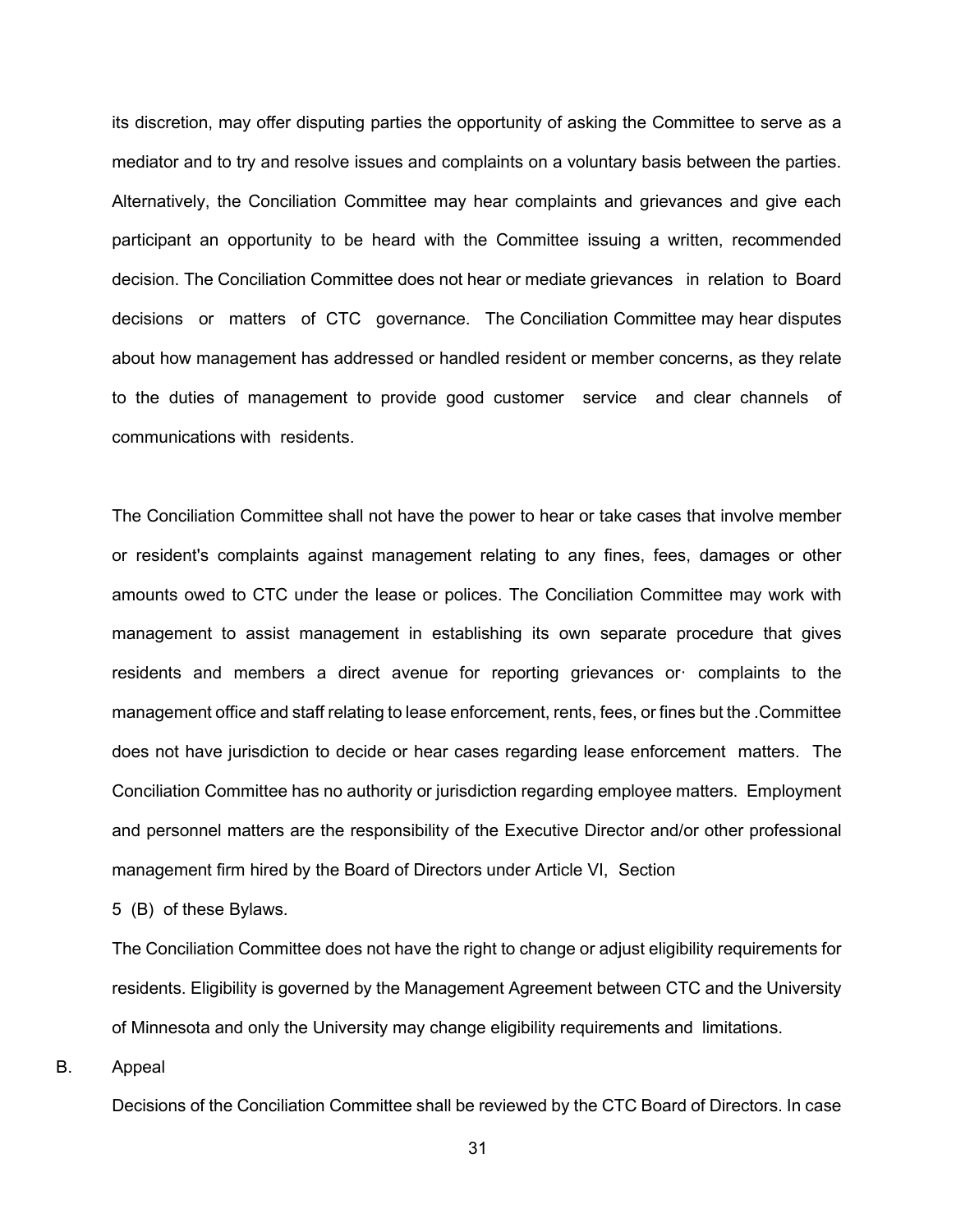a member appeals to the Board, the Board may affirm or reject any recommendations of the Conciliation Committee. A decision of the Board of Directors is final and conclusive.

C. Records

The Conciliation Committee shall keep records of decisions made at hearings and index them for future reference. However, the Conciliation Committee shall hear each case and make each decision on the merits of that case. The records of prior decisions or actions may be considered but only as guidelines. An action taken, or not taken, in a prior Conciliation Committee decision shall notbe a sufficient basis,·absent other reasonable grounds, for a subsequent committee decision.

## D. Meetings

Except as provided below, the hearing portion of Conciliation Committee meetings shall be open and the deliberation portion shall be closed. However, a party to a case before the Committee may request that the hearing be closed. The Chair shall have the discretion to close the meeting in response to such a request but shall not be required to do so.

## **ARTICLE IX. FISCAL MANAGEMENT**

#### **Section 1: Fiscal Year**

The fiscal year of CTC shall begin on the first day of each July and close on the last day of June of the following year.

#### **Section 2: Books and Accounts**

The books and accounts of CTC shall be kept on a fiscal year basis, and shall maintain such additional reserves for capital, or other purposes, required by the Management Agreement with the University of Minnesota. It is a stated goal of CTC to establish its annual rents and budget so that CTC residents enjoy the most affordable rents possible. Accordingly, CTC does not intend to budget or plan for net income or revenues for purposes of distributing a patronage refund. CTC shall consult with its accountant and auditor throughout each year so as to manage its business and affairs in a way that provides the most affordable, ongoing rents and services for residents and does not produce any net income that would be contrary to CTC's business purpose and tax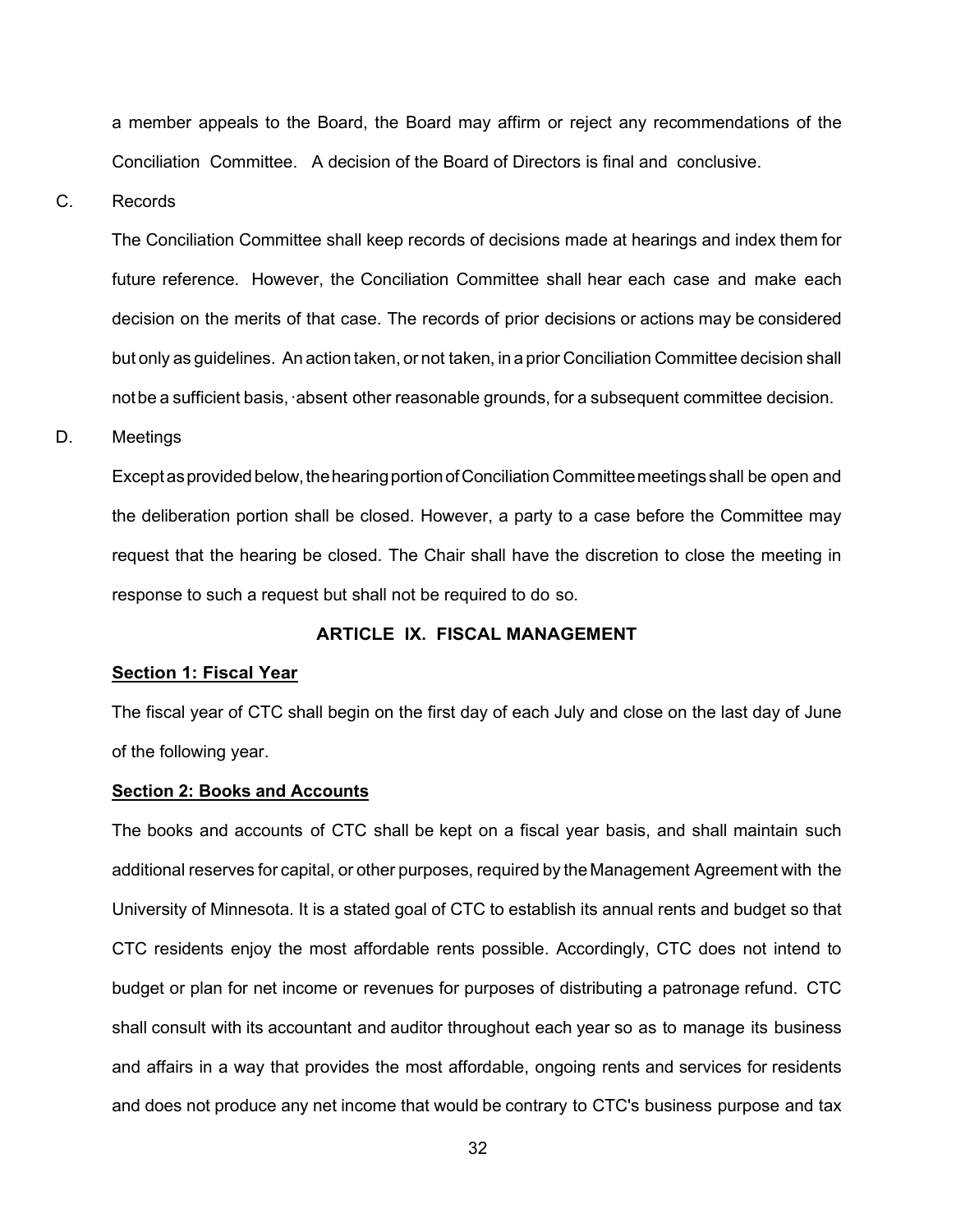status as a management housing cooperative. The directors shall examine all accounts at their regular meetings and annually following the close of each fiscal year but before the date of the annual meeting of the members.

At the regular monthly meeting of the Board, the Executive Director shall provide the Board with an Operations Report.

In the event that any portion of the responsibility for maintaining books and accounts has been subcontracted out by CTC to an independent professional management company, or other professional or is otherwise not the Executive Director, the monthly meeting shall include a report from the person or entity responsible for maintaining books and accounts and records of income and expenses.

#### **Section 3: Audit**

A complete audit of the books and accounts of CTC shall be conducted by an independent certified public accountant annually as promptly as possible after the close of CTC's fiscal year. The most recent completed audit of CTC shall be made available to the members at the annual meeting. The independent auditor of CTC shall also prepare such other records, and meet such other requirements, as may be required by CTC's Management Agreement with the University of Minnesota.

#### **Section 4: Report of Operations to Members**

The directors shall submit to each member a report covering CTC's business and operations during the preceding fiscal year within four months of the close of each fiscal year, and shall also submit the same at the annual meeting of members. Said report shall include a printed report of the final audit statement of CTC's books and accounts, including a balance sheet indicating its financial position at the close of the preceding year, a statement of income and expenses for the preceding fiscal year, and any other financial information which the directors desire to be distributed to each member.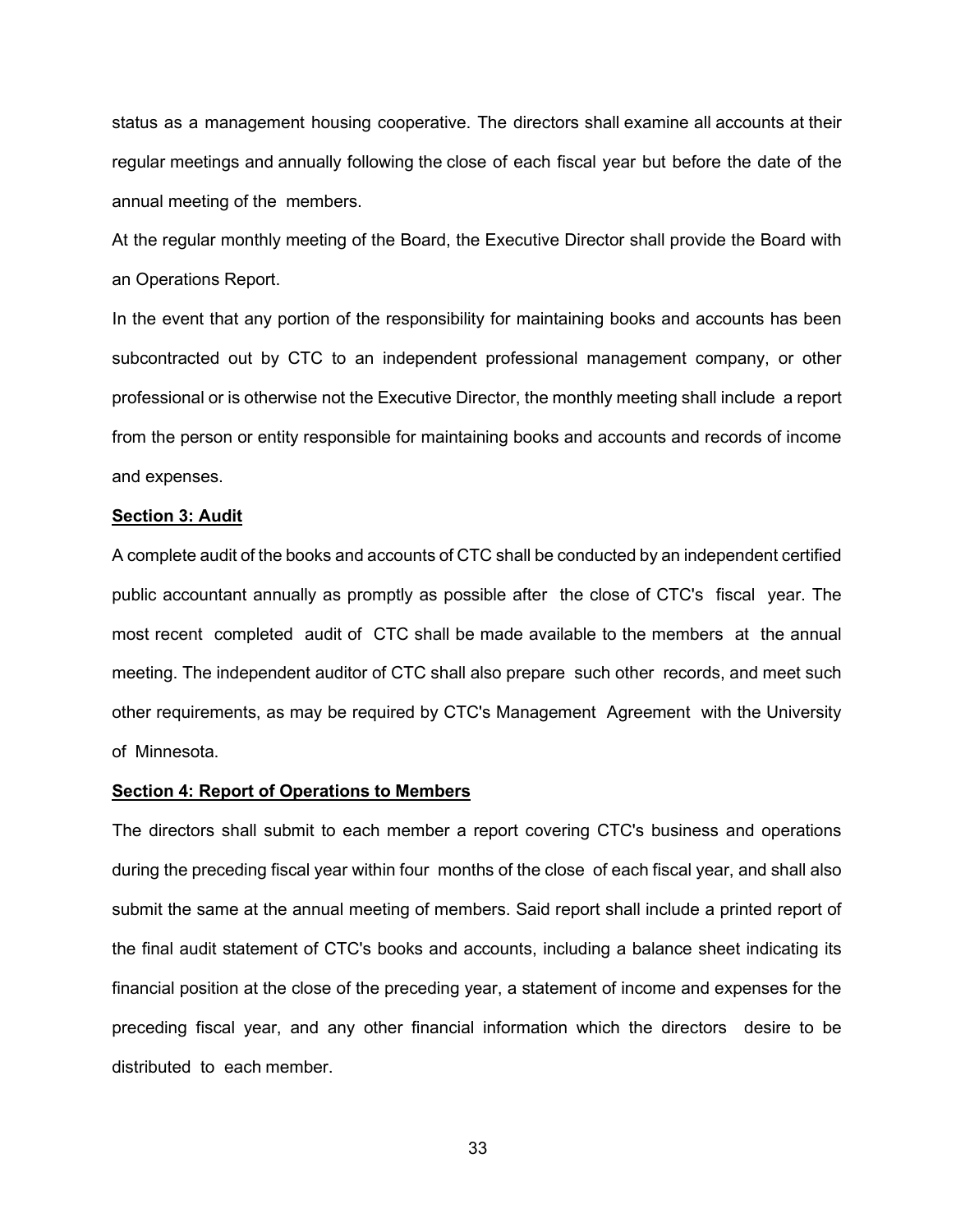#### **Section 5: Annual Gross Income**

All sums received by CTC during each fiscal year from any and all sources whatsoever, including rents, fees, special assessments, investments, interest, and all sums received as patronage refunds from other cooperative associations, shall constitute annual gross income.

#### **Section 6: Annual Net Income**

Annual net income shall be determined by deducting from the annual gross income the following:

- A. All necessary expenses incurred by CTC during the fiscal year, including but not limited to any management fees or costs or expenses reimbursable to a professional management company providing management service for CTC, wages and salaries of CTC's employees, costs of all services performed for residents and members, the cost of all supplies, commodities, and equipment including reasonable reserves for depreciation of physical property, doubtful accounts, etc.;
- B. Employee deferred compensation payments and contributions to employee pensions or other retirement plans, if any; and
- C. Any and all reserves payable or other obligations which CTC shall be bound to retain from time to time pursuant to CTC's Management Agreement with the University of Minnesota.

## **Section 7: Reserves**

A. Capital Reserve

CTC may set aside amounts to be maintained as a capital reserve. The amount to be maintained as a capital reserve shall be determined, and adjusted, from time to time by the Board of Directors with regular input and advice from the University, the Executive Director, and the Finance and Operations Committee. At all times the amounts to be saved, or retained, as capital reserves shall be determined with consideration of known or planned capital projects that have been planned for by the cooperative as well as a reserve or contingency fund for unknown, or as yet unplanned, capital needs and requirements.

B. General Reserve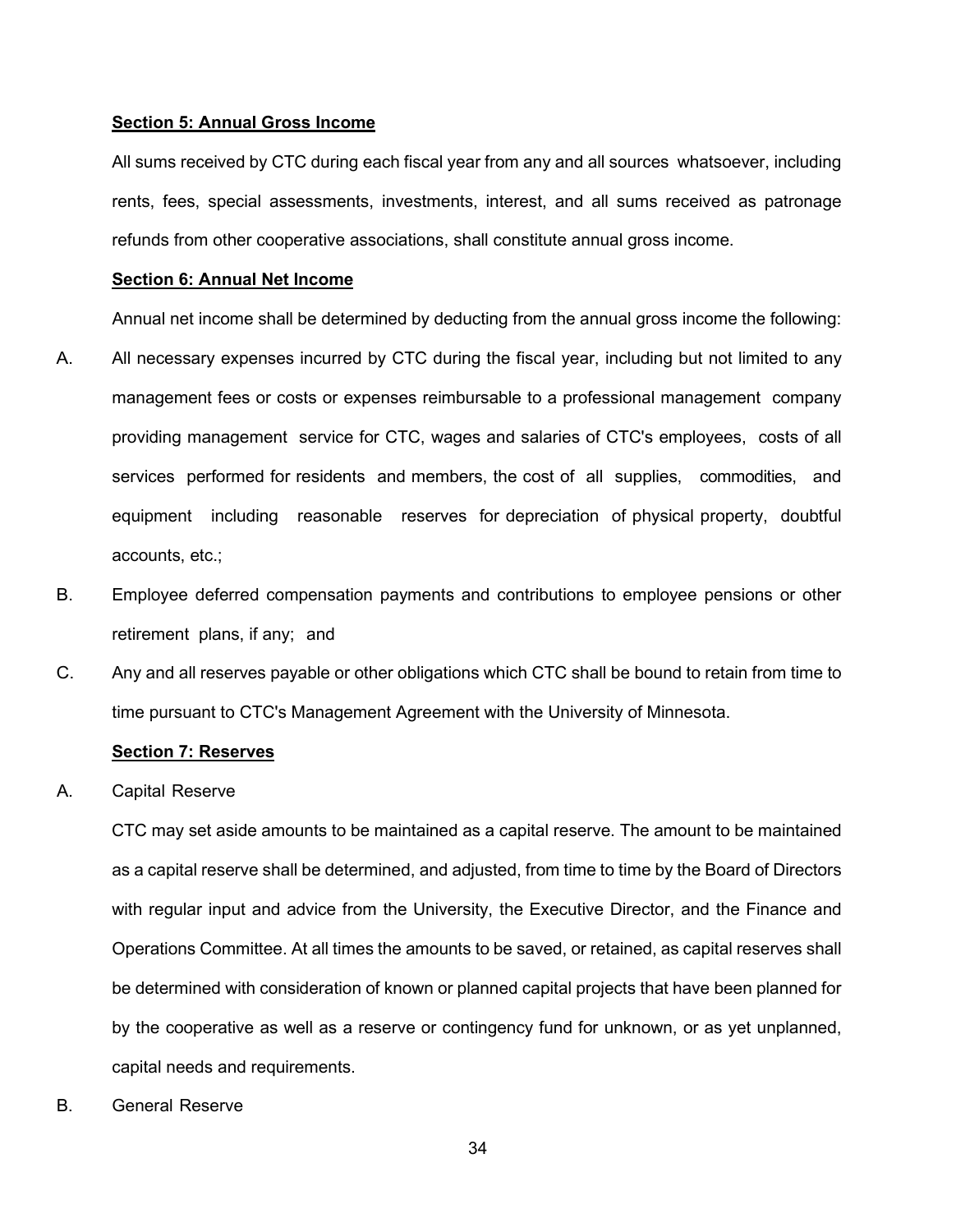In addition to the capital reserve, which shall be set to be sufficient for known and planned for capital improvements and expenses, and a reasonable sum to be held as available funds for contingent capital expenses, the Board shall establish and maintain a general reserve. When there are sufficient amounts in the capital reserve accounts for known and planned for capital expenses, and a reasonable contingency fund, a portion of each years' annual income that could been allocated to the capital reserve, or excess fund in the capital reserves, may be delegated by the Board of Directors, with input from the Executive Director, the CTC independent auditor, accountant or bookkeeper, and the Finance and Operations Committee to a general reserve that may be used for noncapital purposes, such as educational activities, special projects, or other matters that were not part of CTC's proposed annual budget but are deemed as necessary, fair and appropriate by the Board of Directors.

C. Accounting Reserves

The directors may establish and accumulate accounting reserves for new buildings, machinery and equipment, depreciation, losses, anticipated expenditures, risks, and other purposes.

D. Disbursements

No disbursements from the capital reserve, general reserve, or accounting reserve shall be made without explicit approval of the Board of Directors.

#### **Section 8: Patronage Refunds**

It is the goal and policy of CTC to set rents and budgets in such a matter that there is no net income that would be available for distribution on the basis of patronage. CTC shall strive to operate as efficiently as possible to maintain necessary reserves under the Management Agreement and to provide affordable rents and services to members without producing a "net income." In the event that there is any net income that is not needed for reserves, programs, or other purposes advisable or recommended by the independent auditor for CTC and CTC's obligations under its Management Agreement with the University of Minnesota, such income would be distributed on the basis of patronage based on the amount of rents paid by members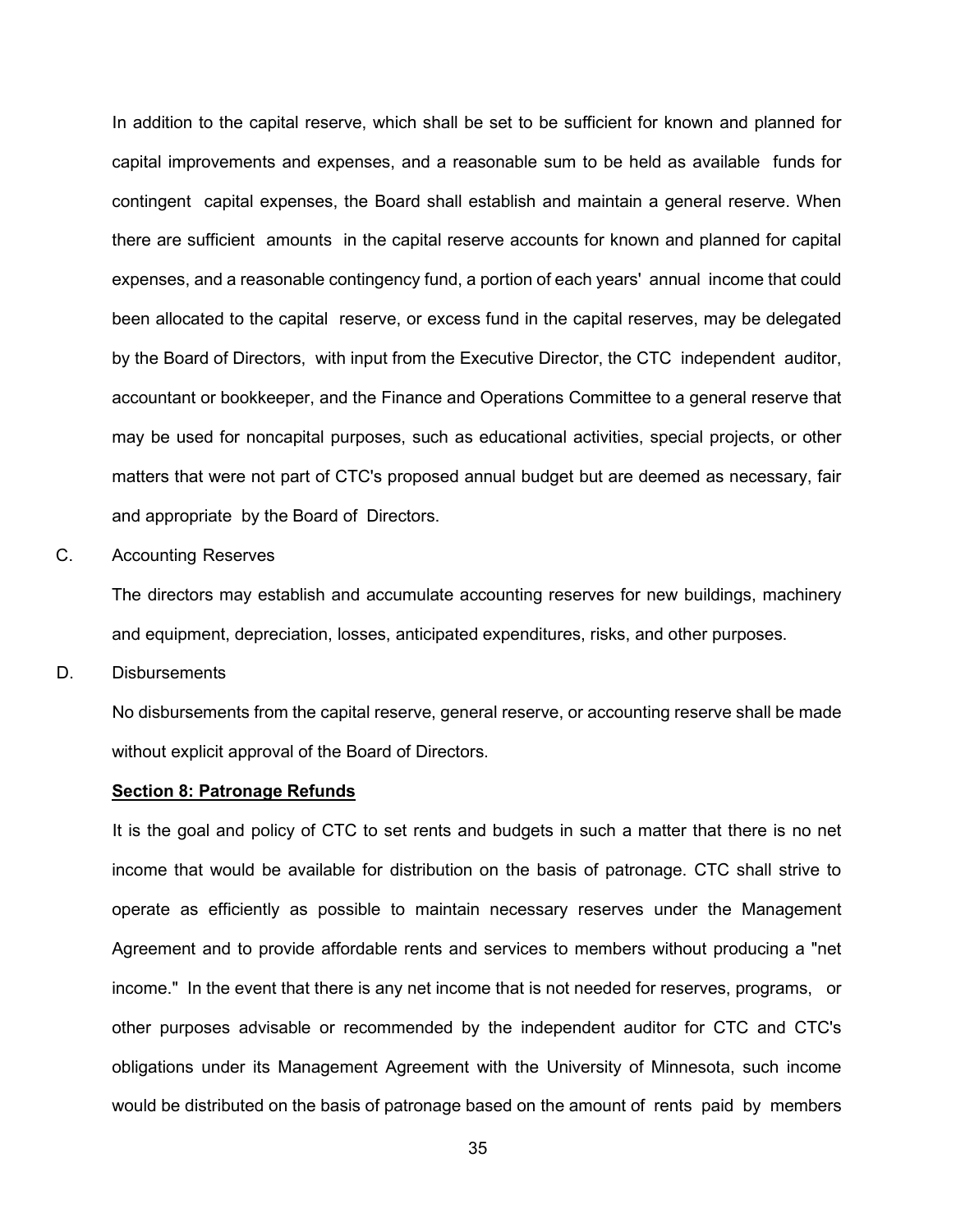in the year in which net income is received. The amount and requirement for any patronage refund will be determined by the Board of Directors with input and advice from the independent auditor for CTC. In the interests of saving on administrative costs and record keeping, the Board of Directors and independent auditor may condition or require that patronage refunds be made solely to persons who are still members and residents in good standing at CTC and may restrict patronage refunds to being distributed as an offset against any ongoing rent or other outstanding obligation owed to CTC. Any amount payable as patronage refund may be offset against any outstanding obligation owed to CTC. Any patronage refund or payment not claimed within 60 days after issuance will be cancelled and revert to the Cooperative as unrestricted funds that may be used in any manner as part of the general operating budget.

## **Section 9: Rents**

The Board of Directors shall determine the annual cash requirements for each fiscal year, and shall with input and consultation from the Executive Director, the University Liaison, CTC's auditor or other professional independent accountant and the Finance Committee fix the amount of rent due for each lessee of CTC in such a manner as to meet those cash requirements. The Board of Directors shall determine separate schedules of rent for members and the non-member rent fee for non-members/members that are not in good standing taking into account the value to CTC, in terms of costs savings and other contributions made by members' participation, and shall set such requirements and conditions for membership contribution and participation as the Board of Directors considers necessary and reasonable. Eligibility to receive member rent, and the conditions for suspending member privileges or terminating membership and eligibility to receive the preferred membership rent, shall be as set by the Board of Directors in determining eligibility for membership and continued membership. Every such determination of annual cash requirements and fixing of rents is final and conclusive as to all members who are residents under the CTC Lease. The Board of Directors shall have the right and authority to change the rents for members and any non-member fee from time to time to meet the needs of CTC, and to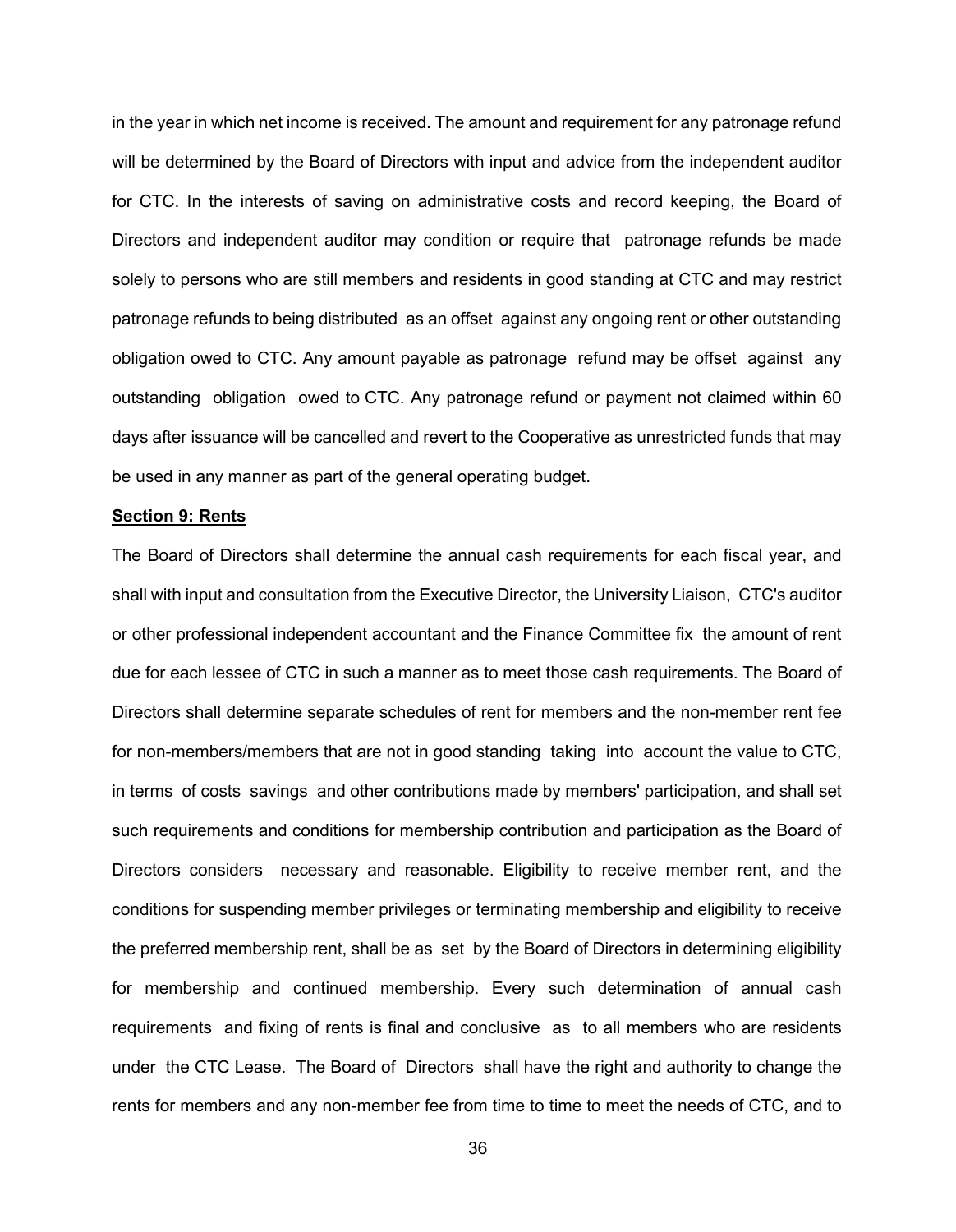comply with the terms and conditions of its Management Agreement and other standards of prudent property management. The amount of rent paid by any member or non-member may be changed effective with the rent payment due after one month's calendar notice to the resident under the Lease Agreement.

## **ARTICLE X. INDEMNIFICATION AND INSURANCE**

## **Section 1: Indemnification**

CTC shall indemnify each director, officer, manager, employee, or agent of CTC, and any person serving at the request of CTC as a director, officer, manager, Executive Director employee, or other agent of another corporation, partnership, joint venture, trust, or other enterprise, against expenses, including attorneys' fees, judgments, fines, and amounts paid in settlement actually and reasonably incurred by him or her to the fullest extent to which such officers, directors, and employees of a cooperative may be indemnified under the laws of this state, and any amendments thereto or substitutions therefore.

## **Section 2: Insurance**

CTC shall have power to purchase and maintain insurance on behalf of any person who is or was serving CTC in a capacity as director, officer, manager, Executive Director employee, or agent of CTC, or is or was serving at the request of CTC as director, officer, manager, employee, or agent of CTC against any liability asserted against him or her and incurred by him or her arising from that capacity, whether or not CTC would have been required to indemnify the person against the liability under the provisions of the preceding Section.

## **ARTICLE XI. DEFINITIONS, INTERPRETATIONS, AND MISCELLANEOUS Section 1: Conflict**

These Bylaws are subordinate and subject to the provisions of the Articles of Incorporation. In the event of any conflict between these Bylaws and the Articles of Incorporation, the provisions of the Articles of Incorporation shall control.

These Bylaws shall be interpreted and construed in a manner to be consistent with the provisions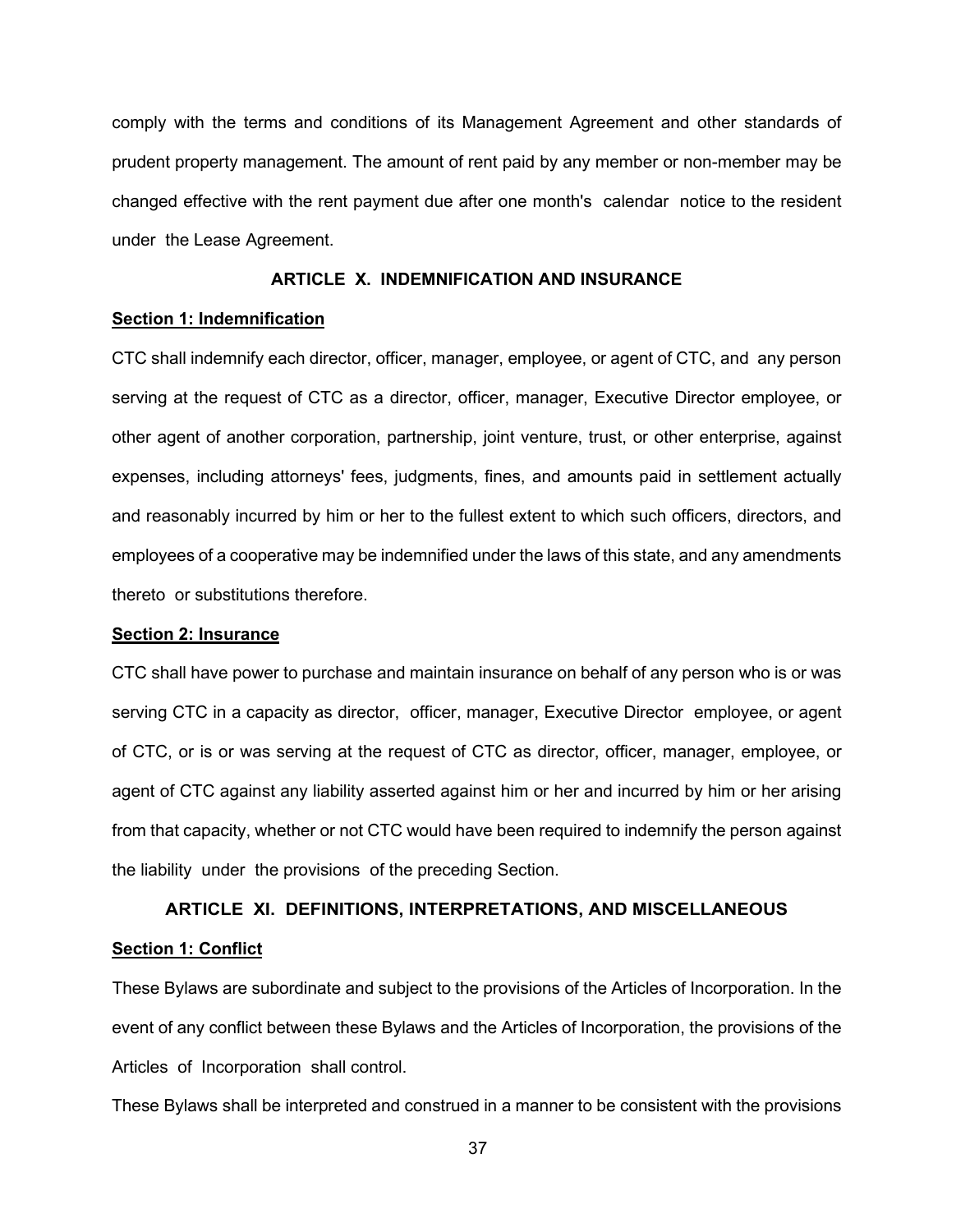of the Management Agreement between CTC and the University of Minnesota. In the event of a conflict between any Bylaw and a provision of such Management Agreement, the Management Agreement will control and the Bylaw will be deemed invalid and unenforceable as to such conflicting or inconsistent provision.

#### **Section 2: Severability**

In the event any provision or provisions of these Bylaws shall be determined to be invalid, void, or unenforceable, such determination shall not render invalid, void, or unenforceable any other provisions hereof which can be given effect in the absence of such invalid, void, or unenforceable provision.

#### **Section 3: Waiver**

No condition or provisions of these Bylaws shall be deemed to have been abrogated or waived by reason of any failure or failures to enforce the same.

## **Section 4: Captions**

The captions contained in these Bylaws are for convenience only. They are not a part of these Bylaws and not intended in any way to limit or enlarge the terms and provisions of these Bylaws.

## **Section 5: Computation of Time**

When these Bylaws call for the computation of any period of time, the day of the act, event, or occurrence from which the designated period of time begins to run shall not be included. The last day of the period so computed shall be included unless it is a Saturday, a Sunday, or a legal holiday, in which case the period runs until the end of the next business day. When the period of time prescribed or allowed is five days or less, intermediate Saturdays, Sundays, and legal holidays shall be excluded in the computation.

## **Section 6: Access to Information**

The general business, budget, planning, operations and financial information of CTC shall be open to all members of CTC. Specific policies, procedures, and guidelines regarding what information shall be available and procedures for access shall be determined by the Board of Directors from